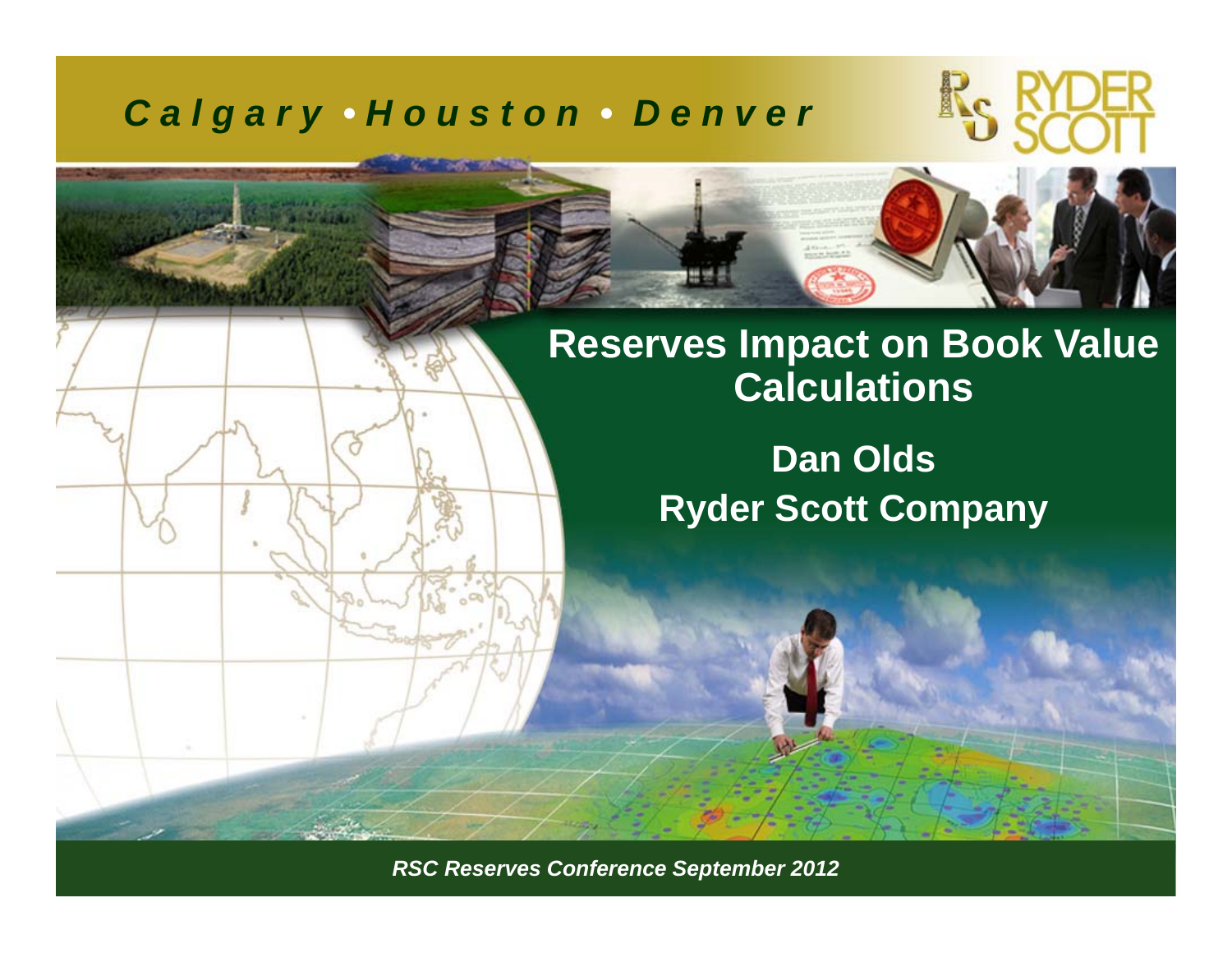

This presentation is based on SPE 162907 – Basic Petroleum Accounting for Petroleum Engineers – copyright 2012, Society of Petroleum Engineers. This paper will be presented at the Hydrocarbon Economics and Evaluation Symposium to be held September 24 & 25 in Calgary.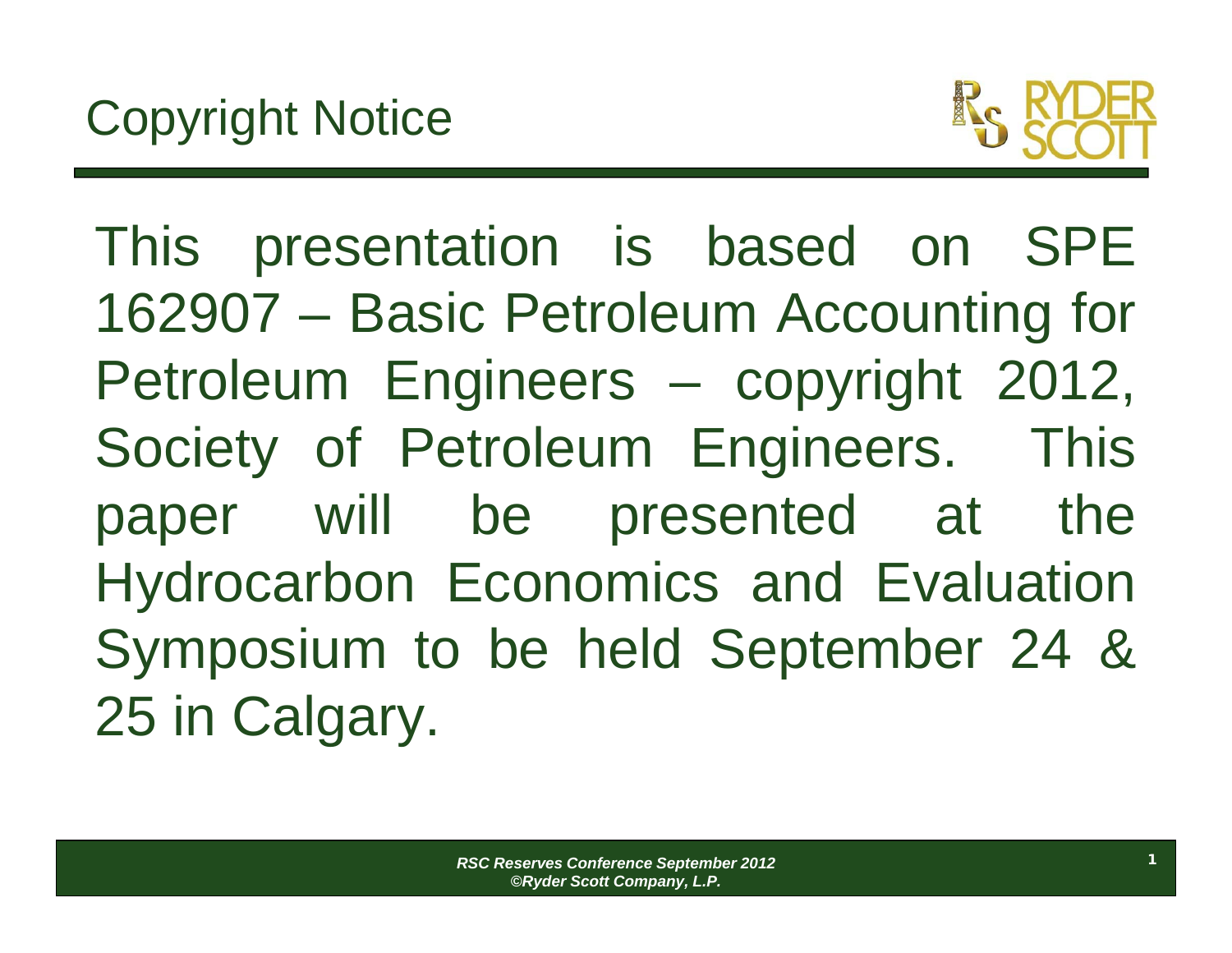

- The purpose of SPE paper 162907 and this presentation is to provide <sup>a</sup> general description of the DD&A process in accounting for oil and gas operations.
- This presentation is intended for non-accountants.
- This accounting discussion covers the relationship of reserves to DD&A calculations on a beforeincome tax basis.
- Ryder Scott is not an accounting firm and is not providing accounting advice.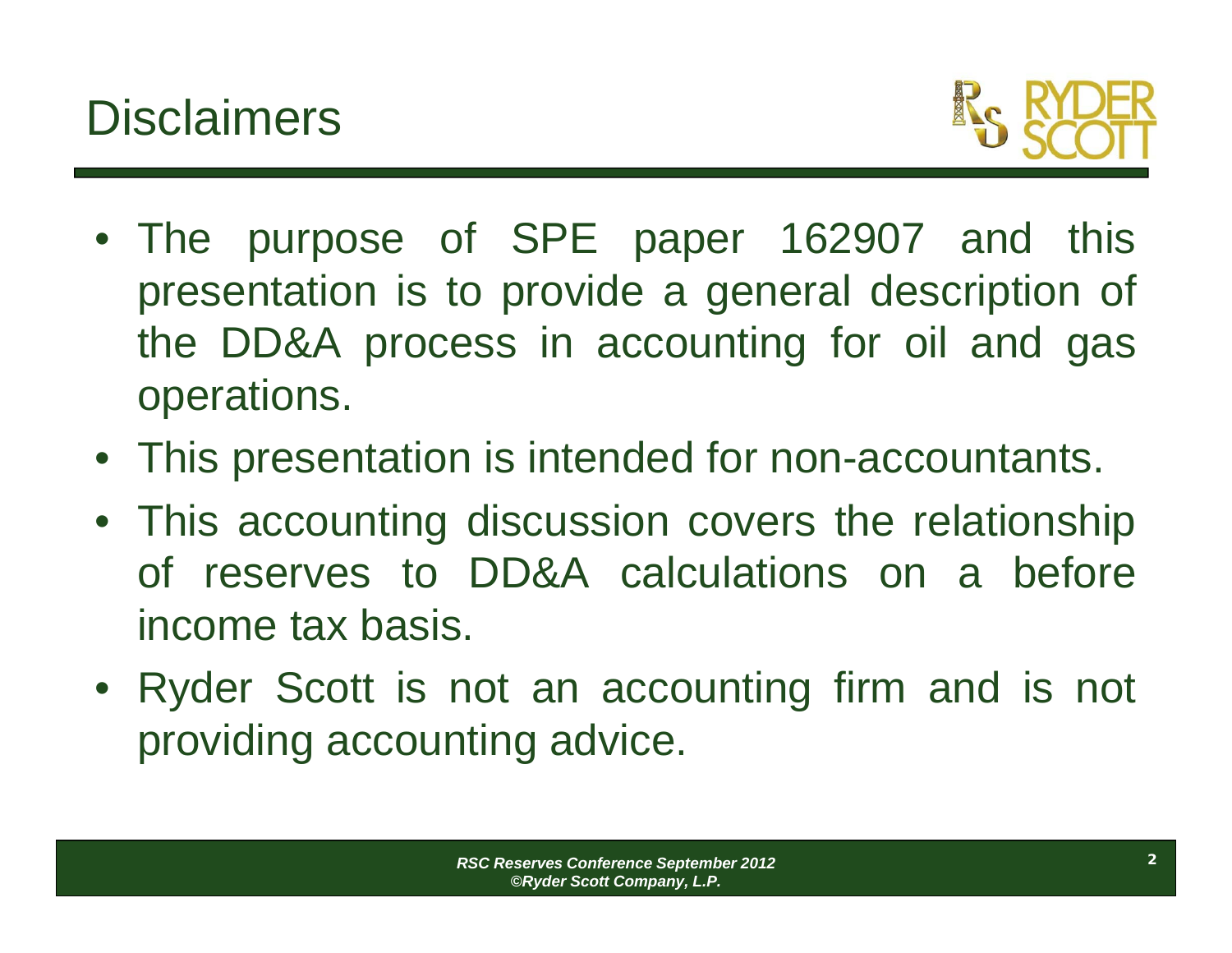

- New reserve discoveries may not be produced for many years.
- The portion of reserves sold annually from <sup>a</sup> well or field is typically small compared to the remaining reserves.
- How do the reserve volumes impact the financial performance of the company?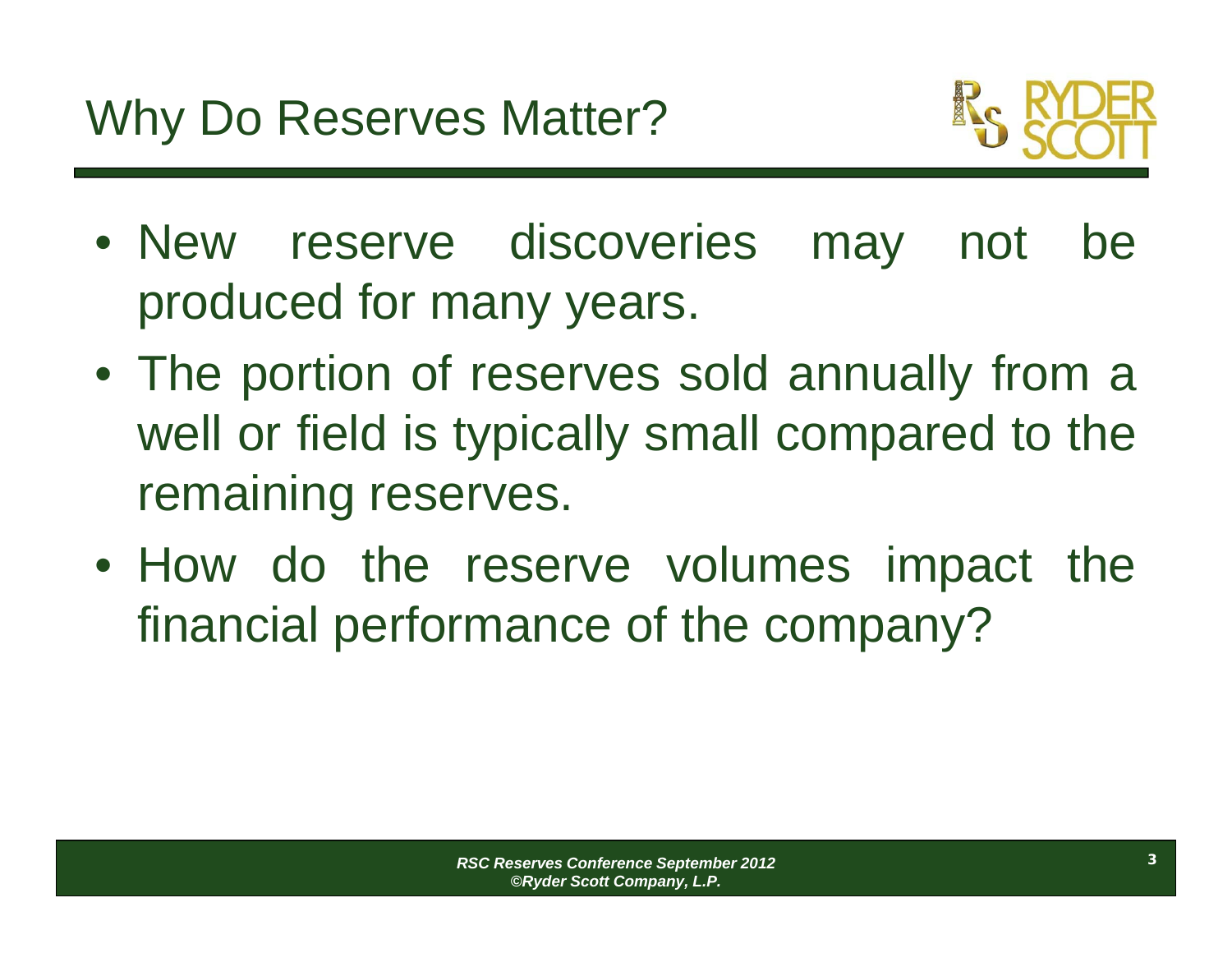

Most young engineers don'<sup>t</sup> have <sup>a</sup> clear understanding of how reserves impact the financial performance of the company.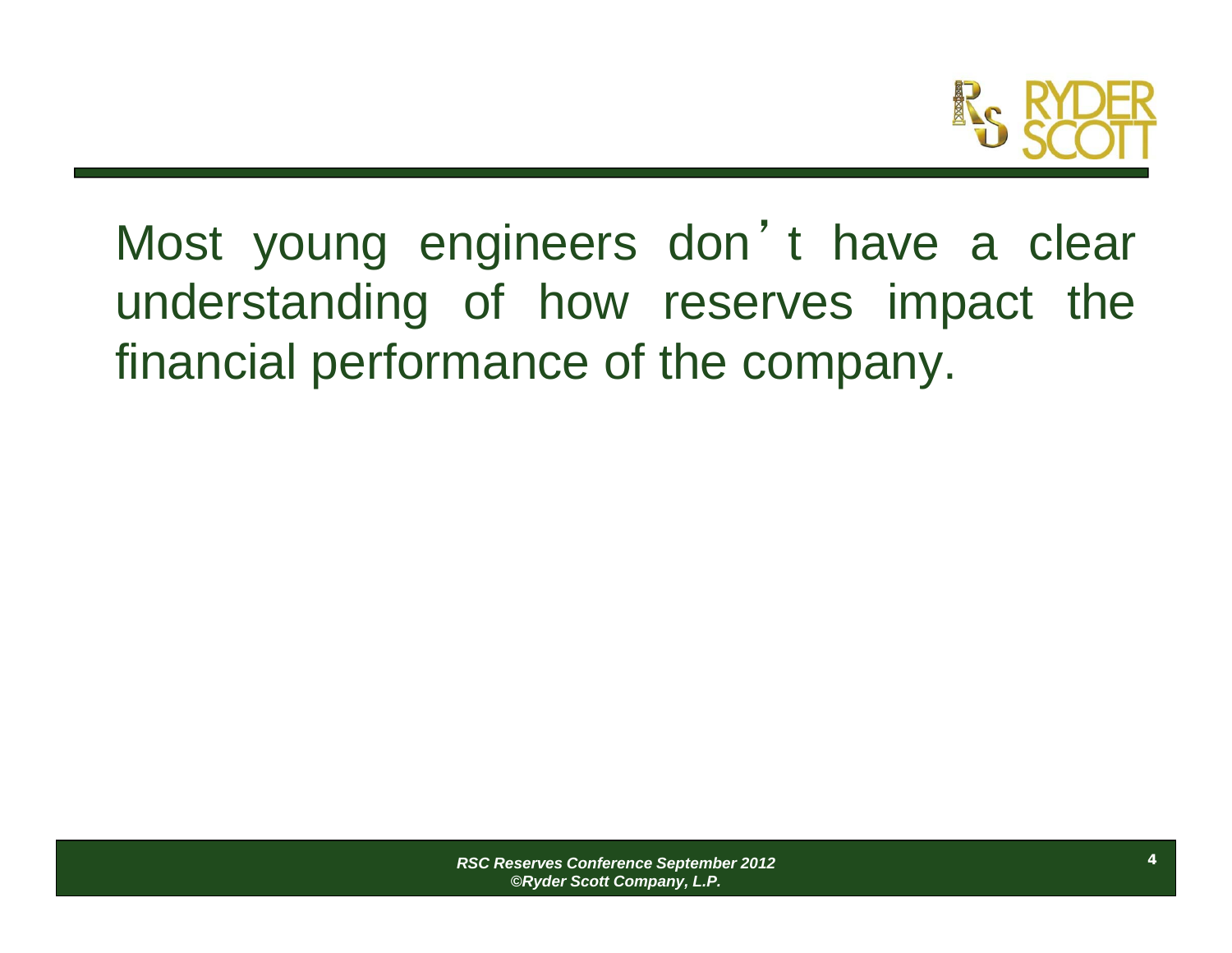

Three main types of Accounting Information:

•Income Statement – how much money the company made and spent over <sup>a</sup> period of time.

•Balance Sheet – what the company owns and owes at <sup>a</sup> point in time.

•Cash Flow Statement – shows how changes in the balance sheet and income statementsaffect cash and cash equivalents.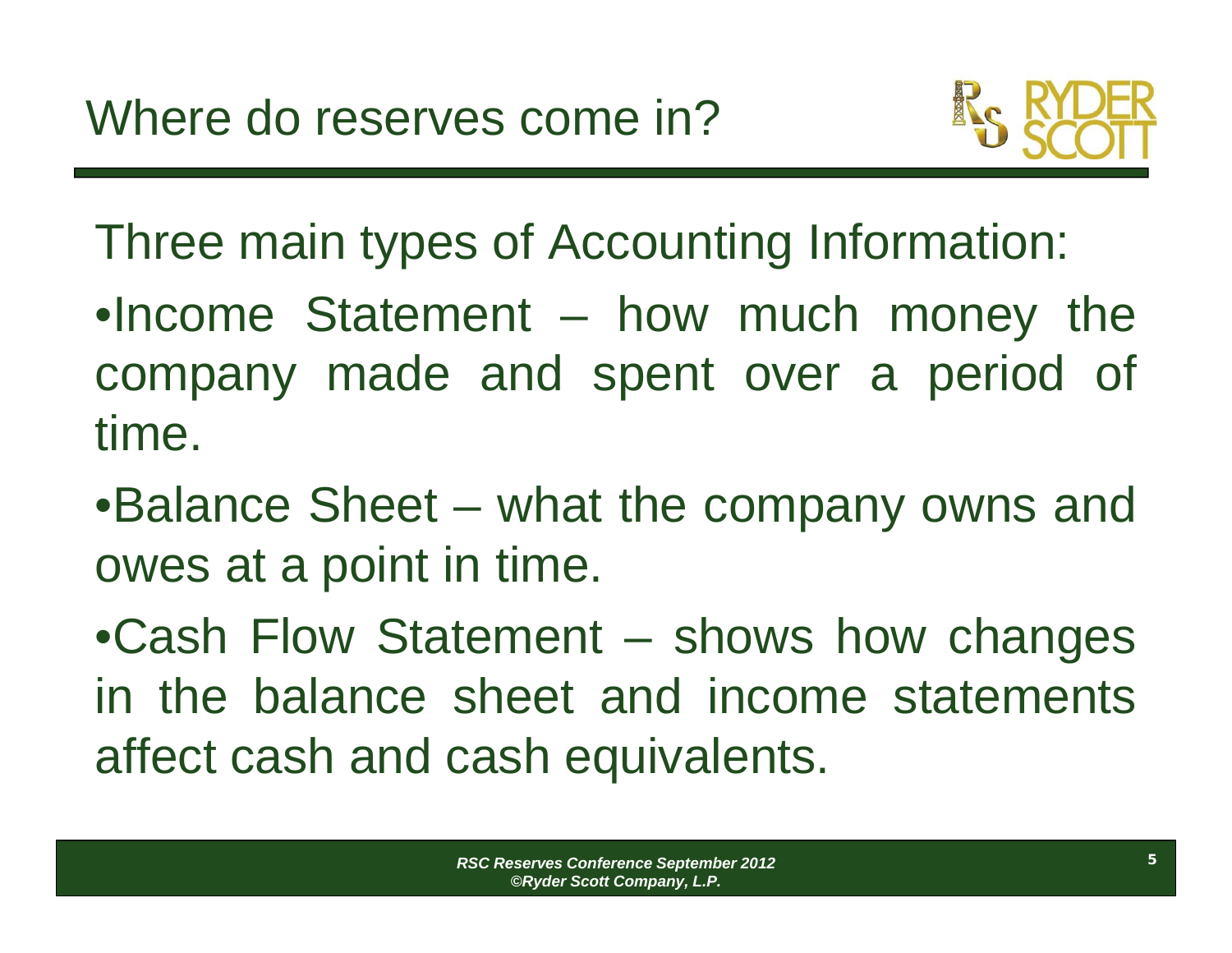

- Income Statement (Profit & Loss)
	- Goal is to show net income over <sup>a</sup> period of time (typically one year):
		- Revenues from sale of oil & gas
		- Less expenses
			- Costs and operating expenses
			- Taxes
			- Depreciation, Depletion, and Amortization
			- Write-offs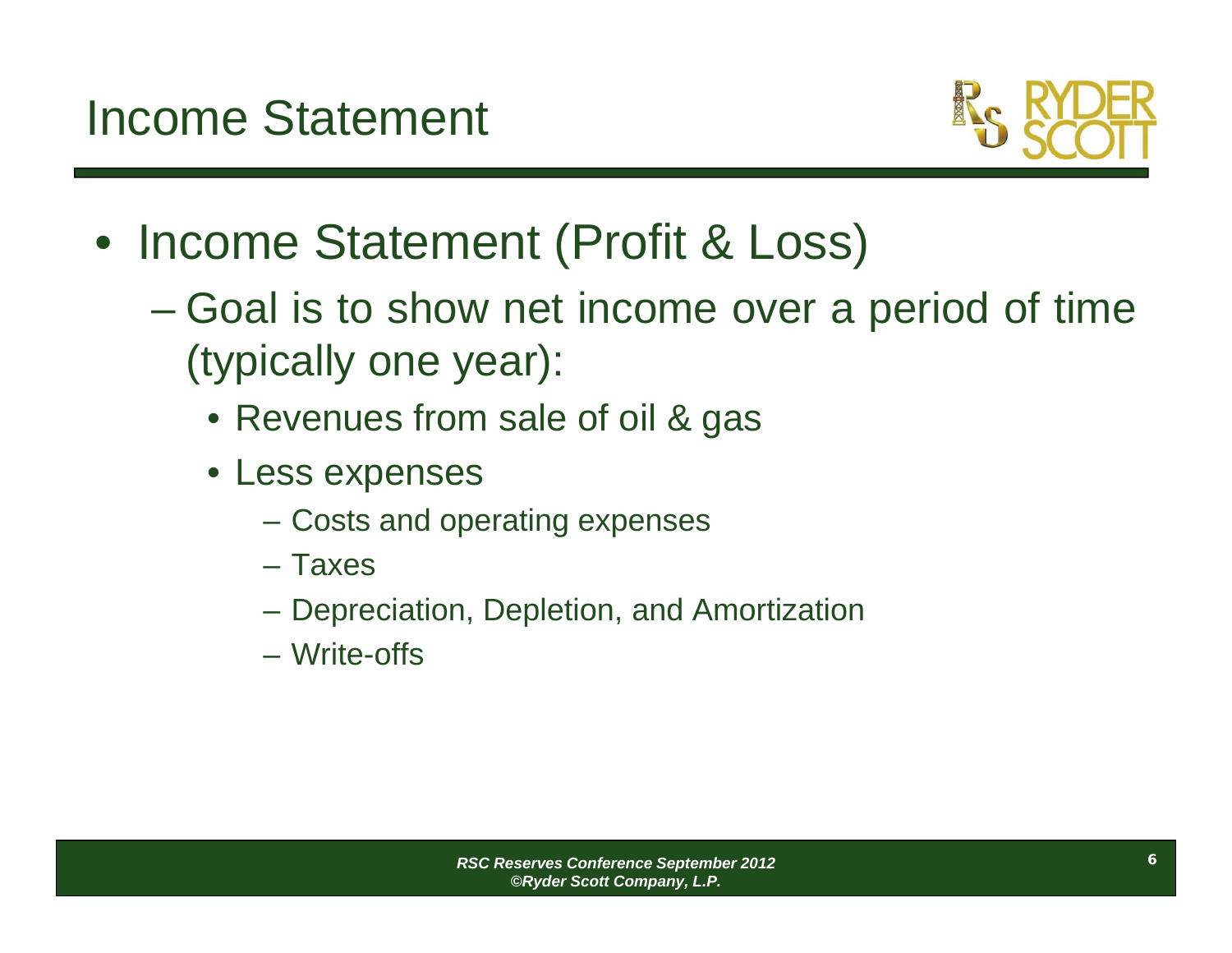

- Provides <sup>a</sup> summary of the financial position at <sup>a</sup> single point in time.
- Assets Liabilities = Equity
- Reserves are considered <sup>a</sup> long term asset, but there is no place in the balance sheet to put barrels or mcf.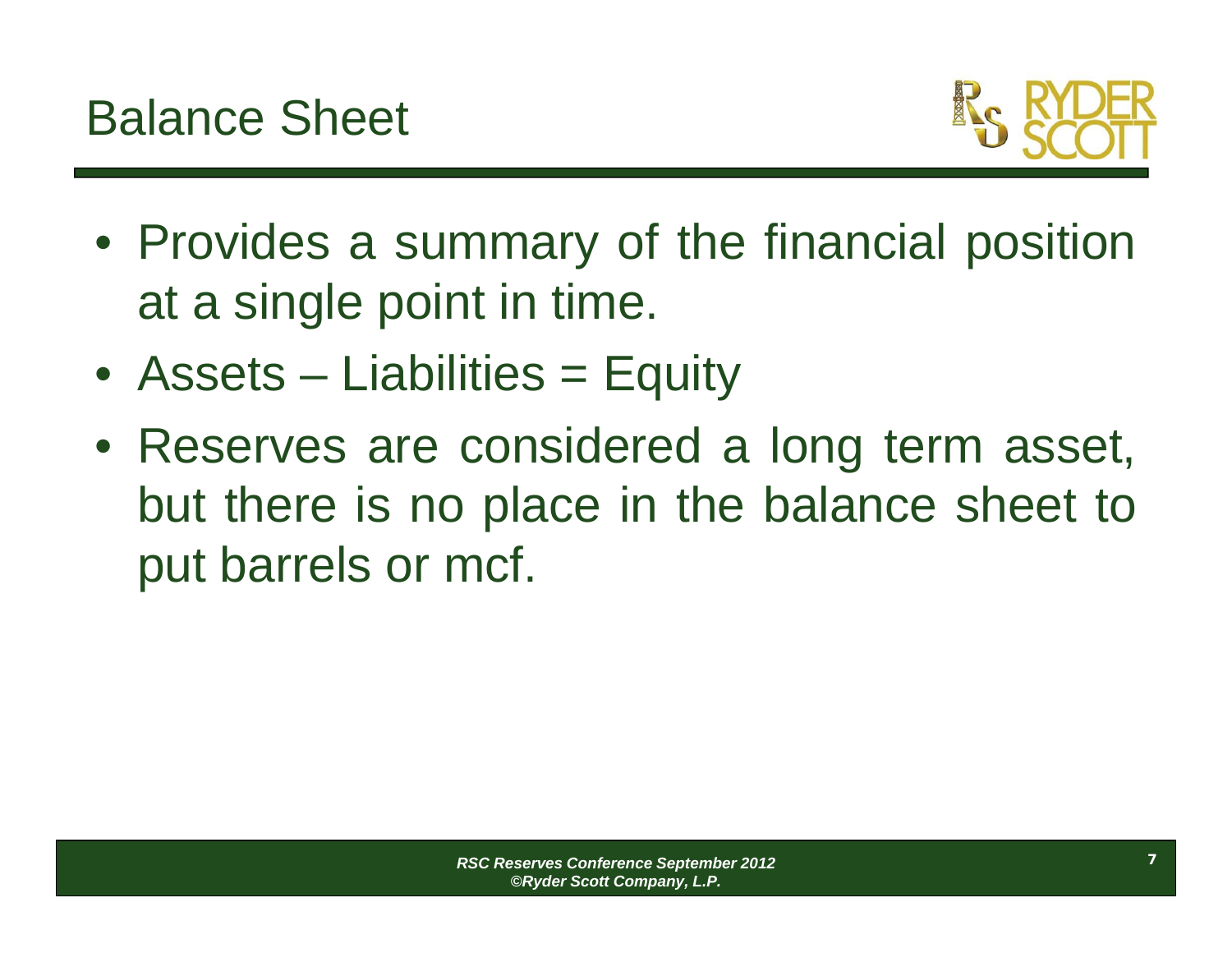

- Documents cash moving in and out of the company.
- Cash basis excludes accruals, non-cash transactions.
- Provides information on:
	- $\mathcal{L}_{\mathcal{A}}$ Operating activities
	- Investing activities
	- –Financing activities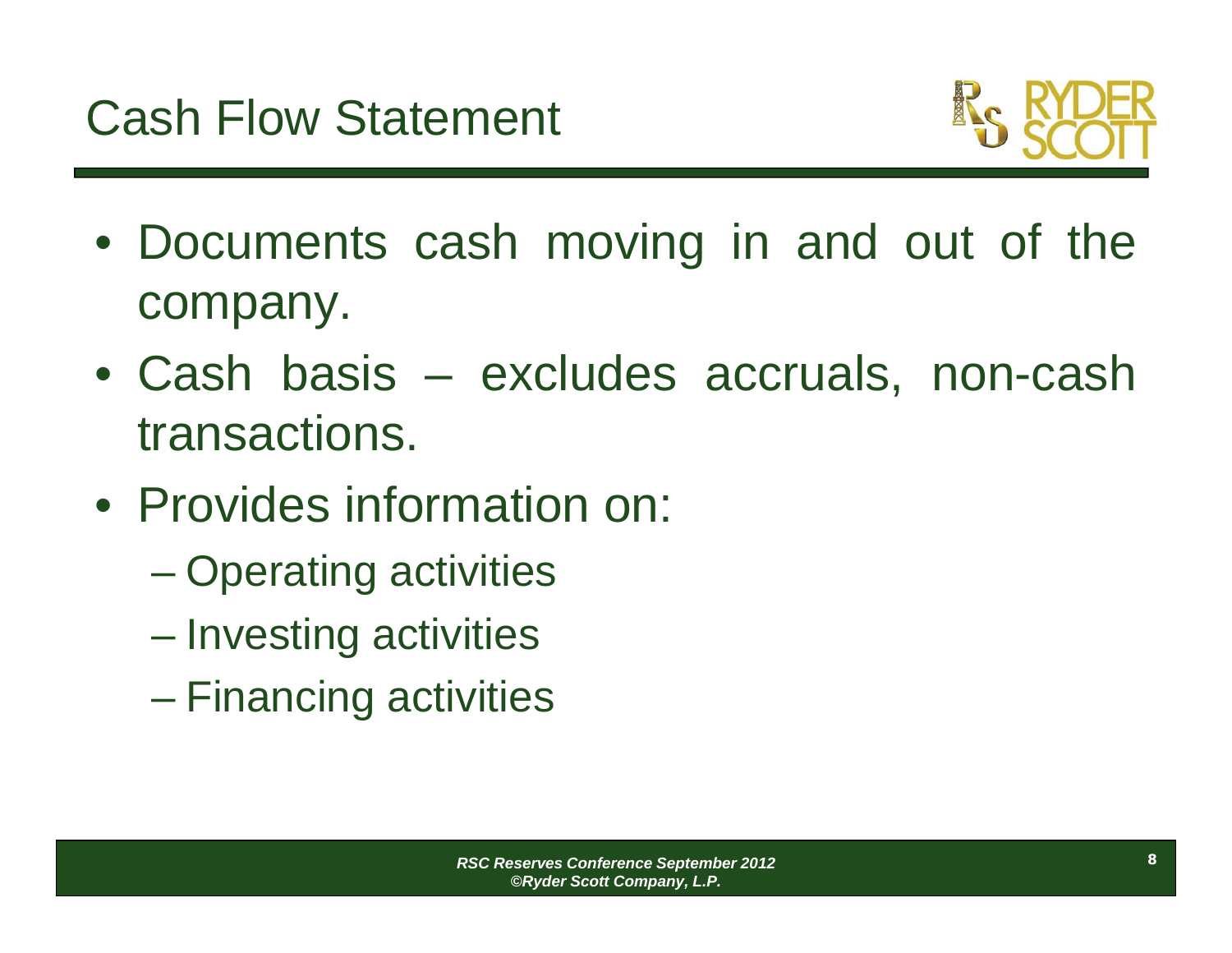

- Reserve information is reported in the unaudited supplemental information in the annual report.
- Information is typically presented at <sup>a</sup> summary level by country or continent.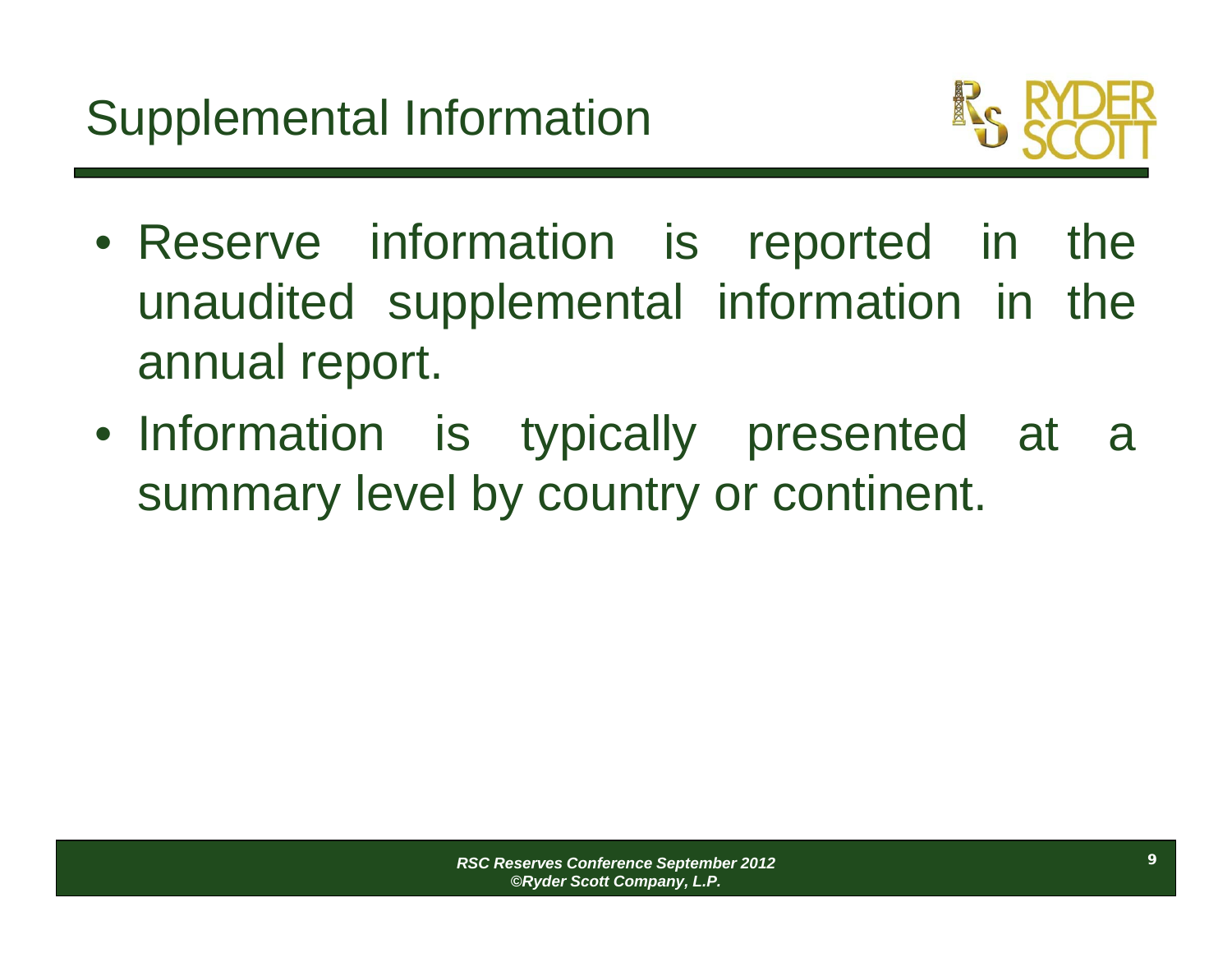

- What is <sup>a</sup> property?
- To accountants, <sup>a</sup> property is <sup>a</sup> well, lease, reservoir, or <sup>a</sup> field that is treated as <sup>a</sup> single entity.
- Money is spent to develop <sup>a</sup> property, and hopefully the property will produce an income stream
- How do we get <sup>a</sup> property?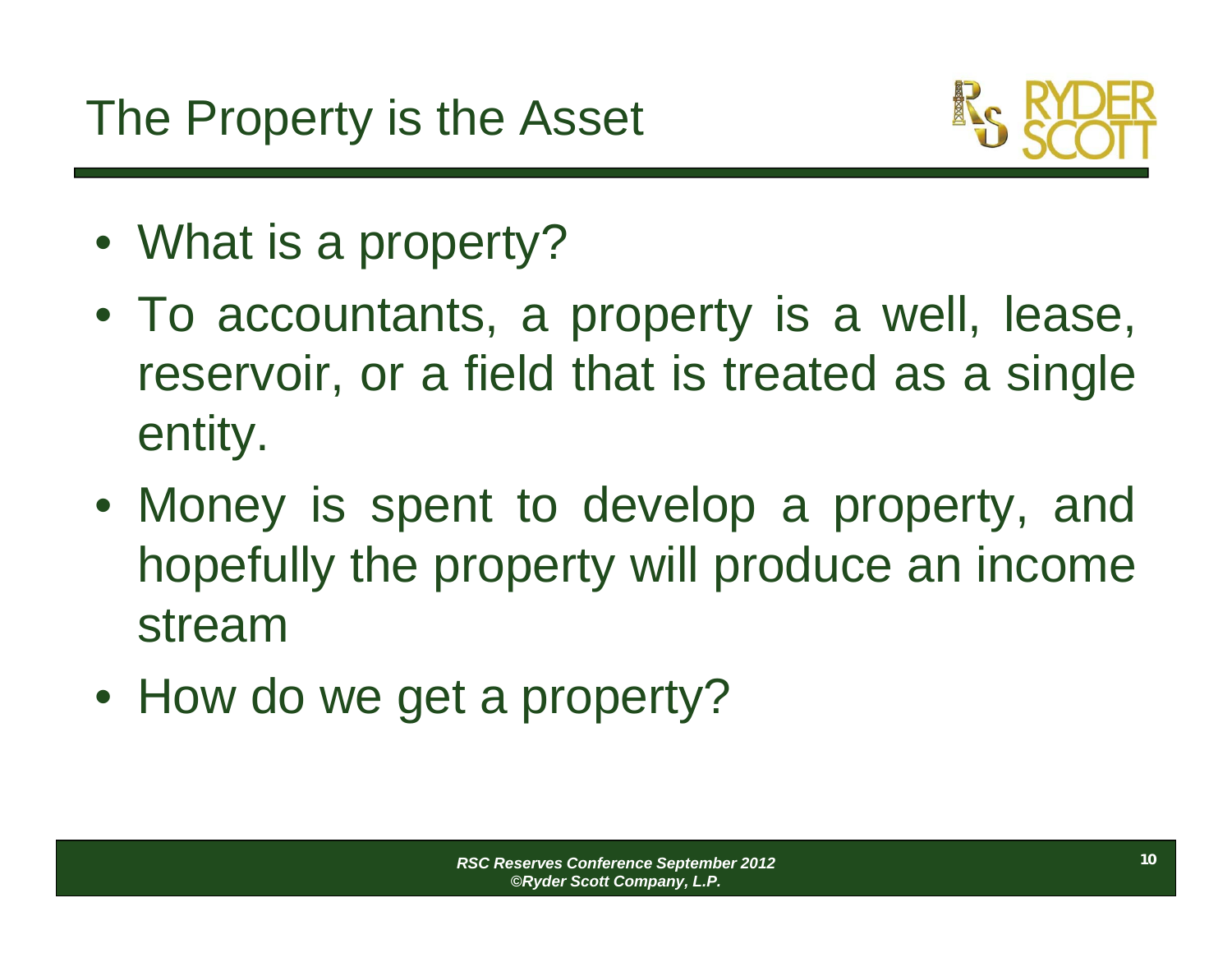

## Explore, Discover, Develop:

- Generate a prospect
- Gain rights to acreage
- Drill wells to discover a resource
- Develop the resources into reserves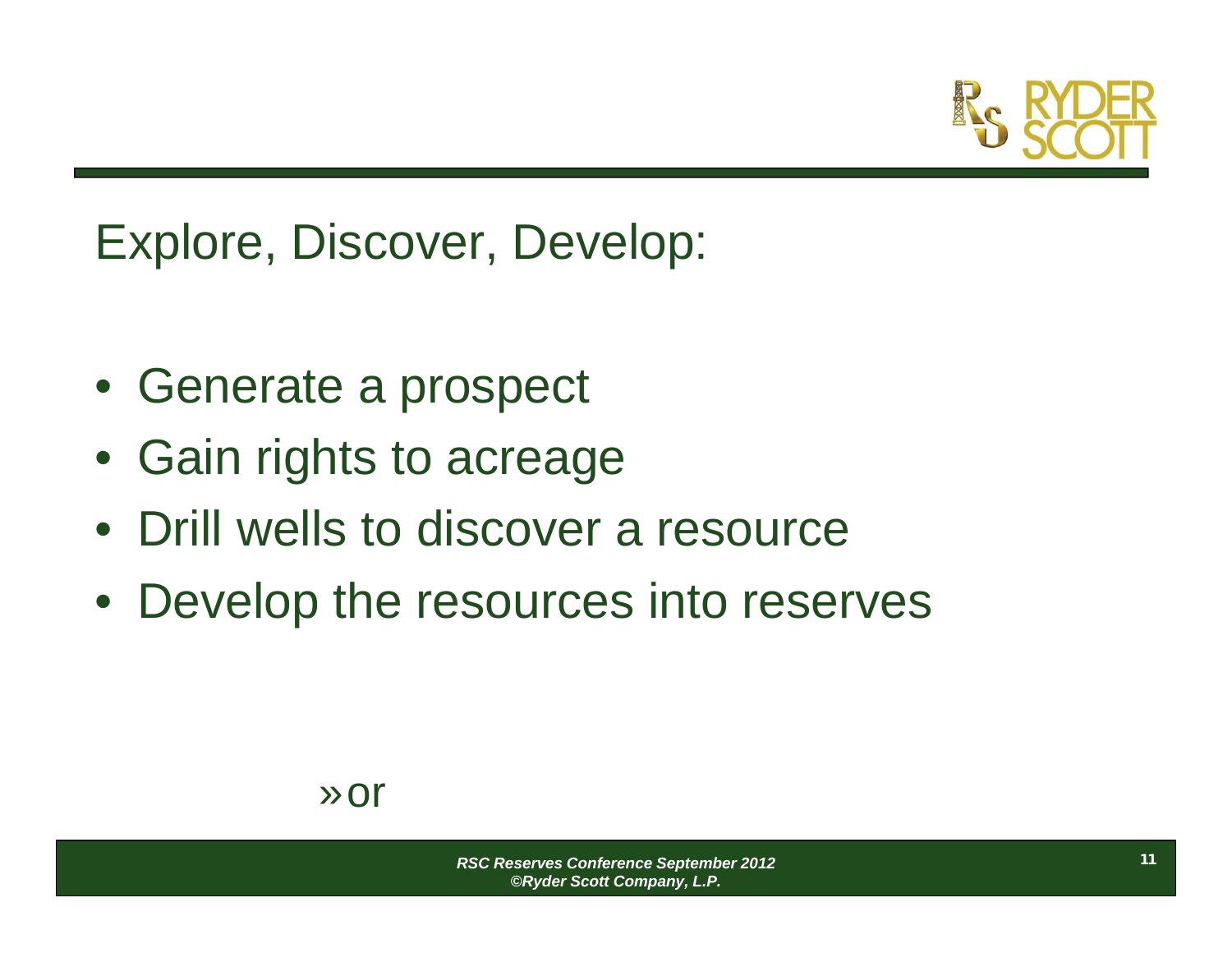

Buy <sup>a</sup> property that is already developed or in the process of development.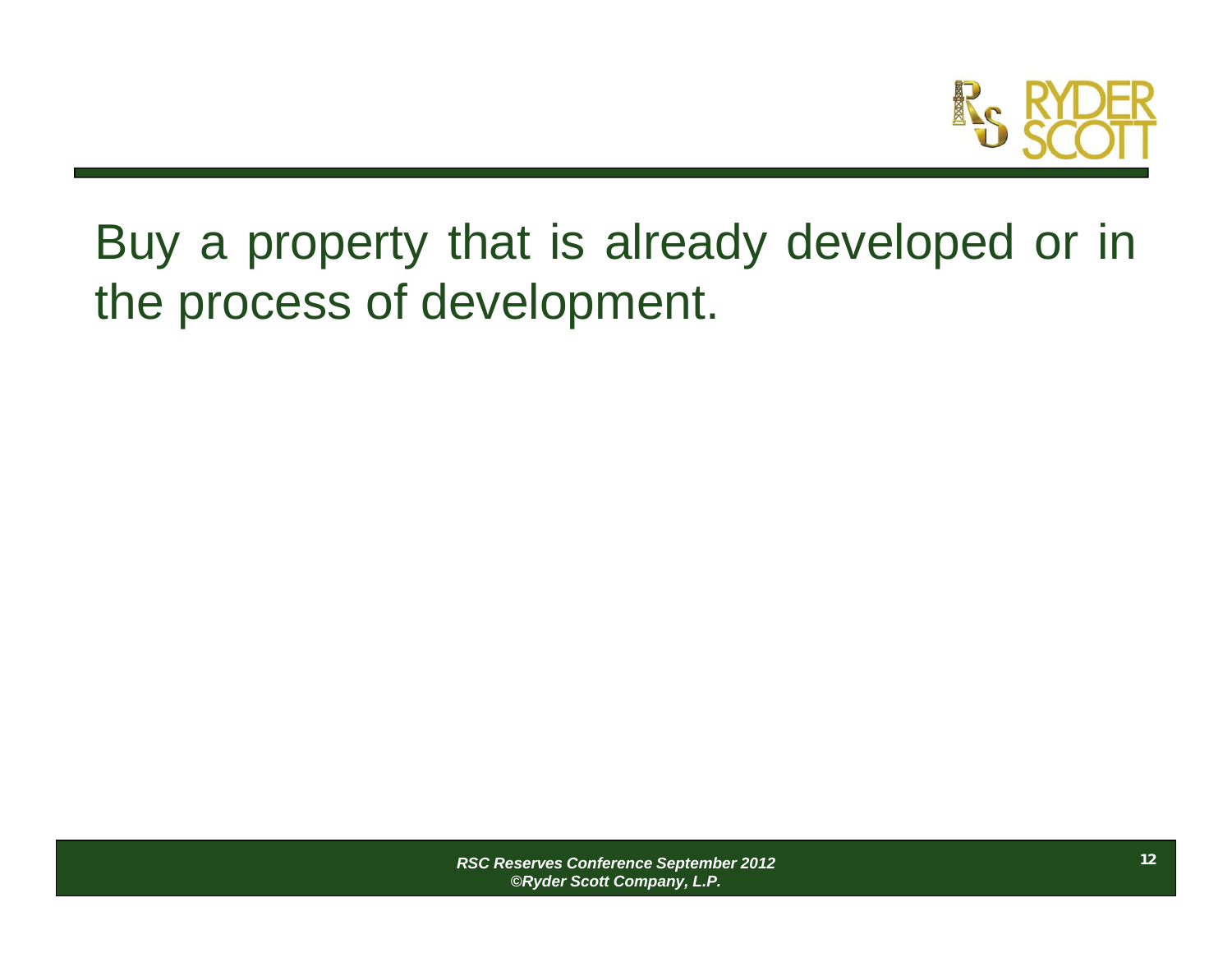

• The value of the reserves is based on thecapitalized book value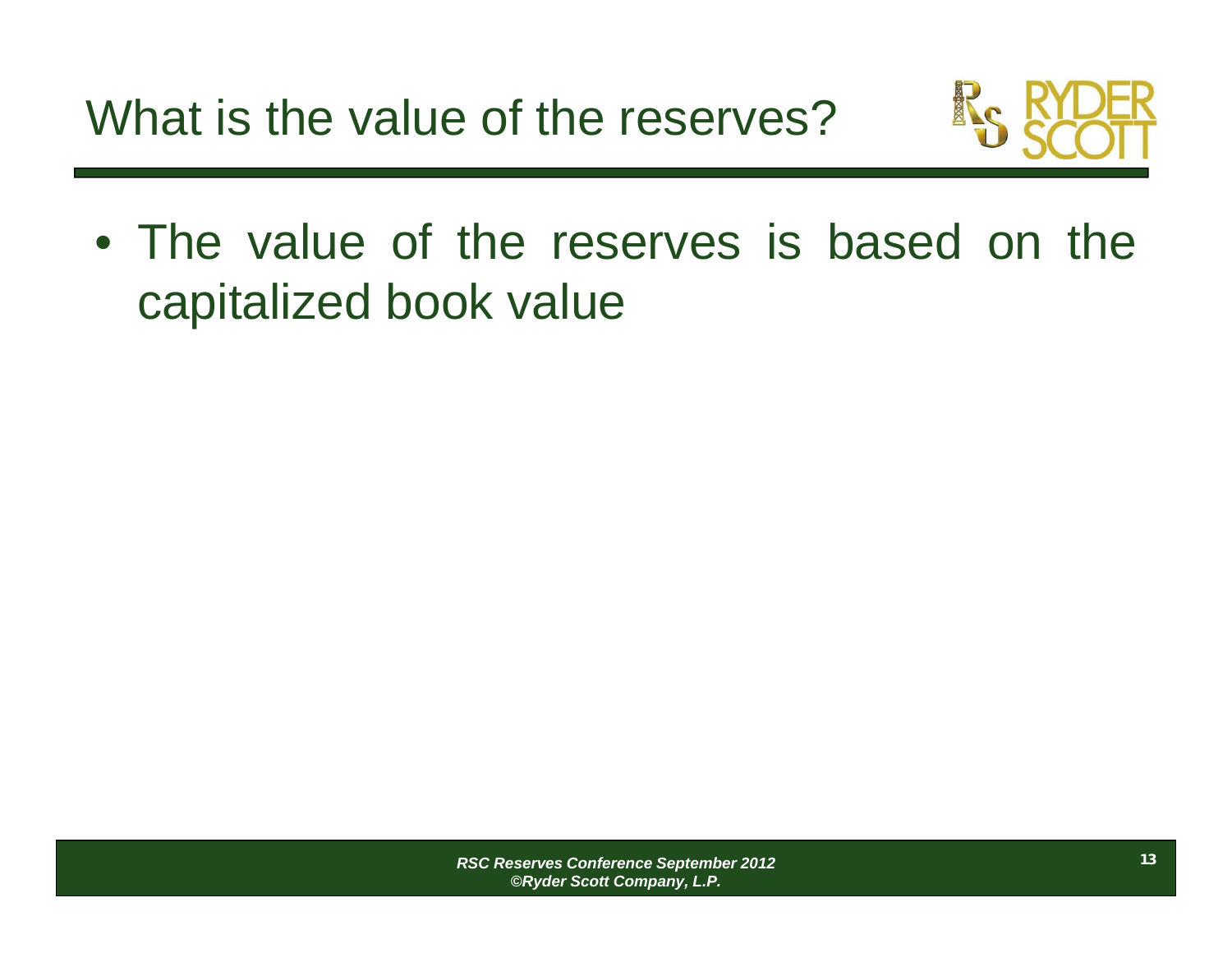

- Costs can be either capitalized or expensed.
	- $\mathcal{L}_{\mathcal{A}}$  Capitalized costs create or increase the value of <sup>a</sup> property. They are recorded as <sup>a</sup> long term asset on the balance sheet.
	- $\mathcal{L}_{\mathcal{A}}$  , and the set of  $\mathcal{L}_{\mathcal{A}}$  Expensed costs maintain the value or cover the overhead costs of managing the property. They are charged against earnings in the current year.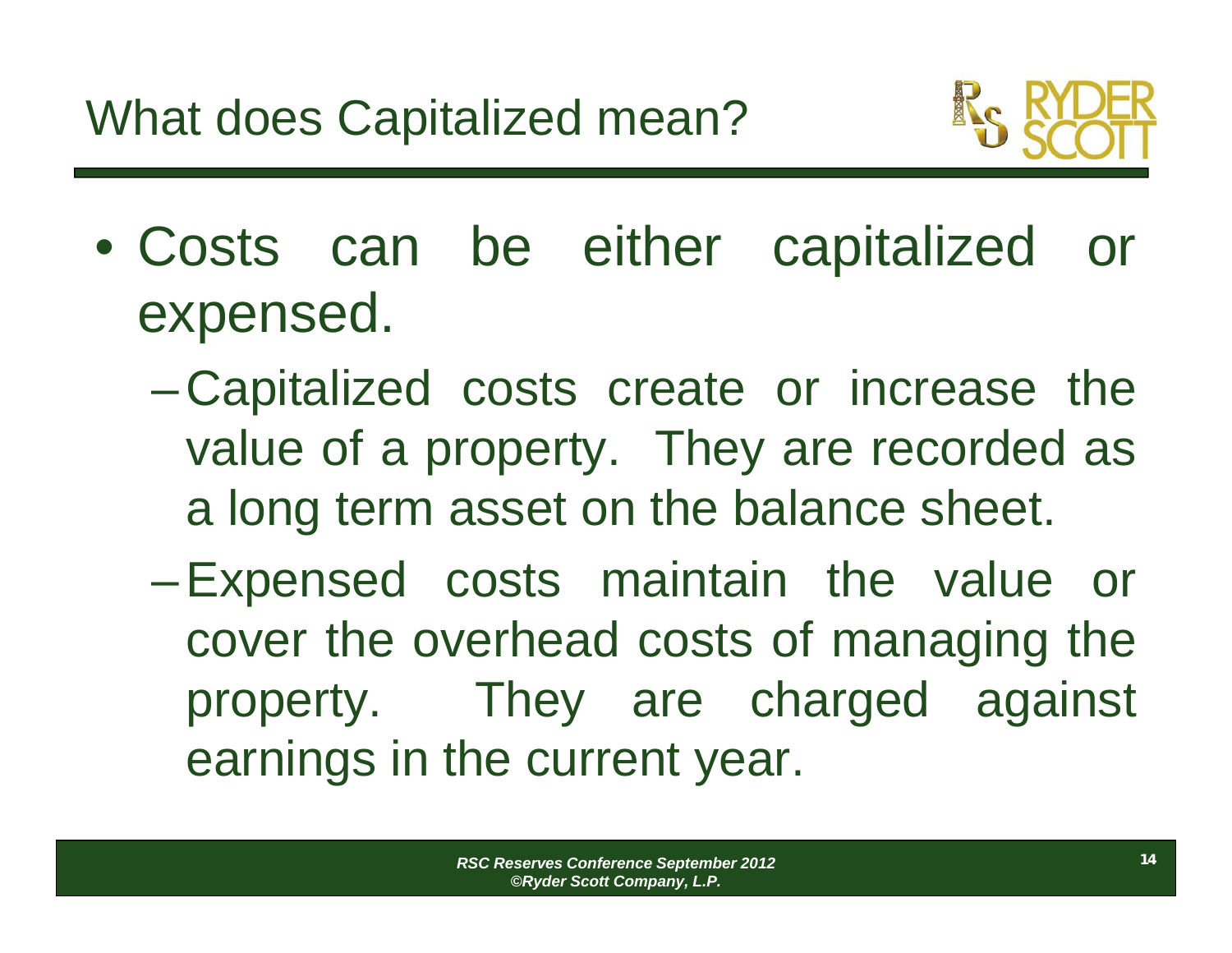

- All of the net capitalized costs associated with <sup>a</sup> property are its Book Value.
- Book value is not fair market value, and it is not the value from the reserve report (unless it has to be written down – more on that later).
- Each year, the book value needs to be adjusted to account for the value that is lost when oil and gas is produced.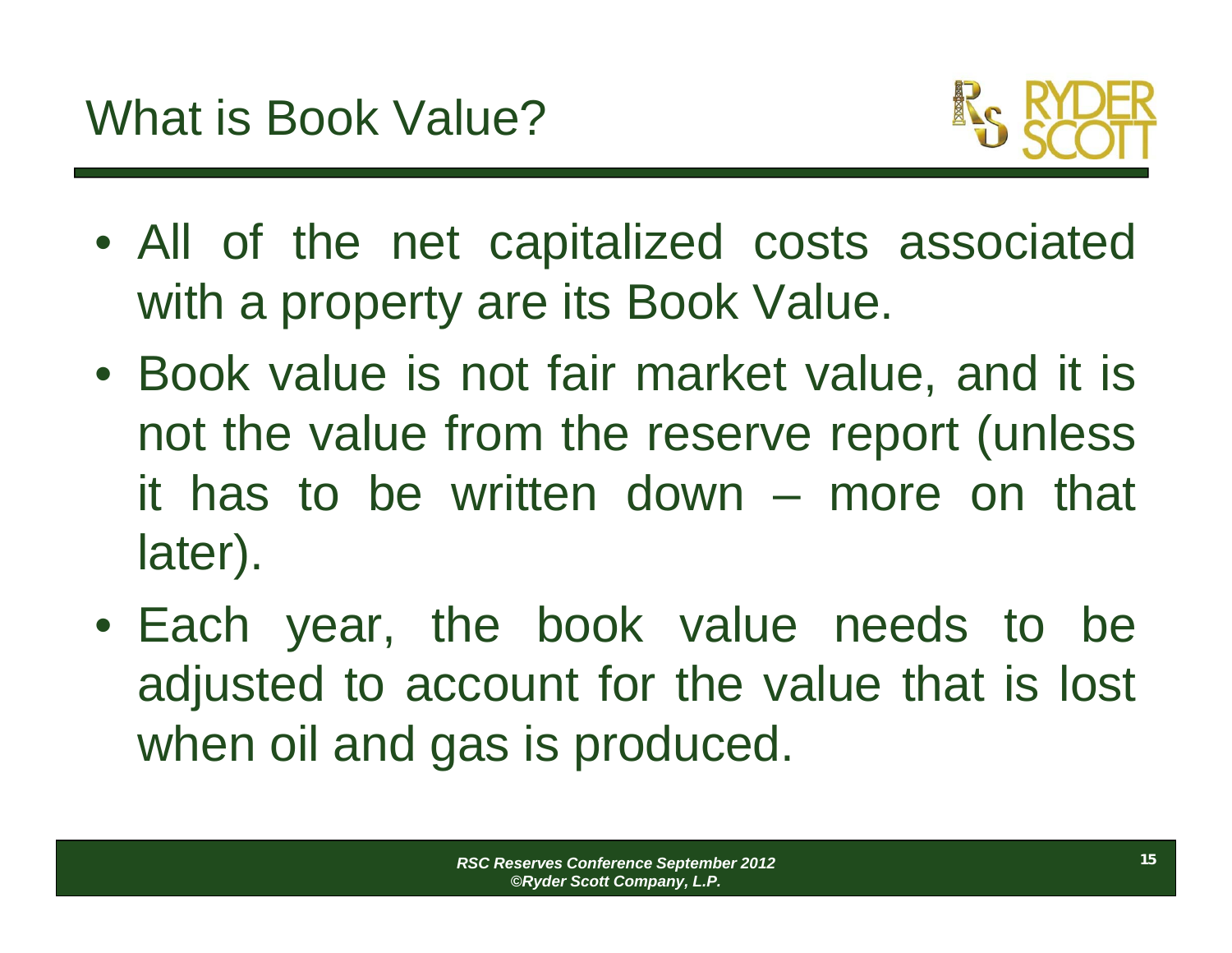

 $\bullet$ In order to discuss this, we're going to have to talk about Full Cost and Successful Efforts accounting methods.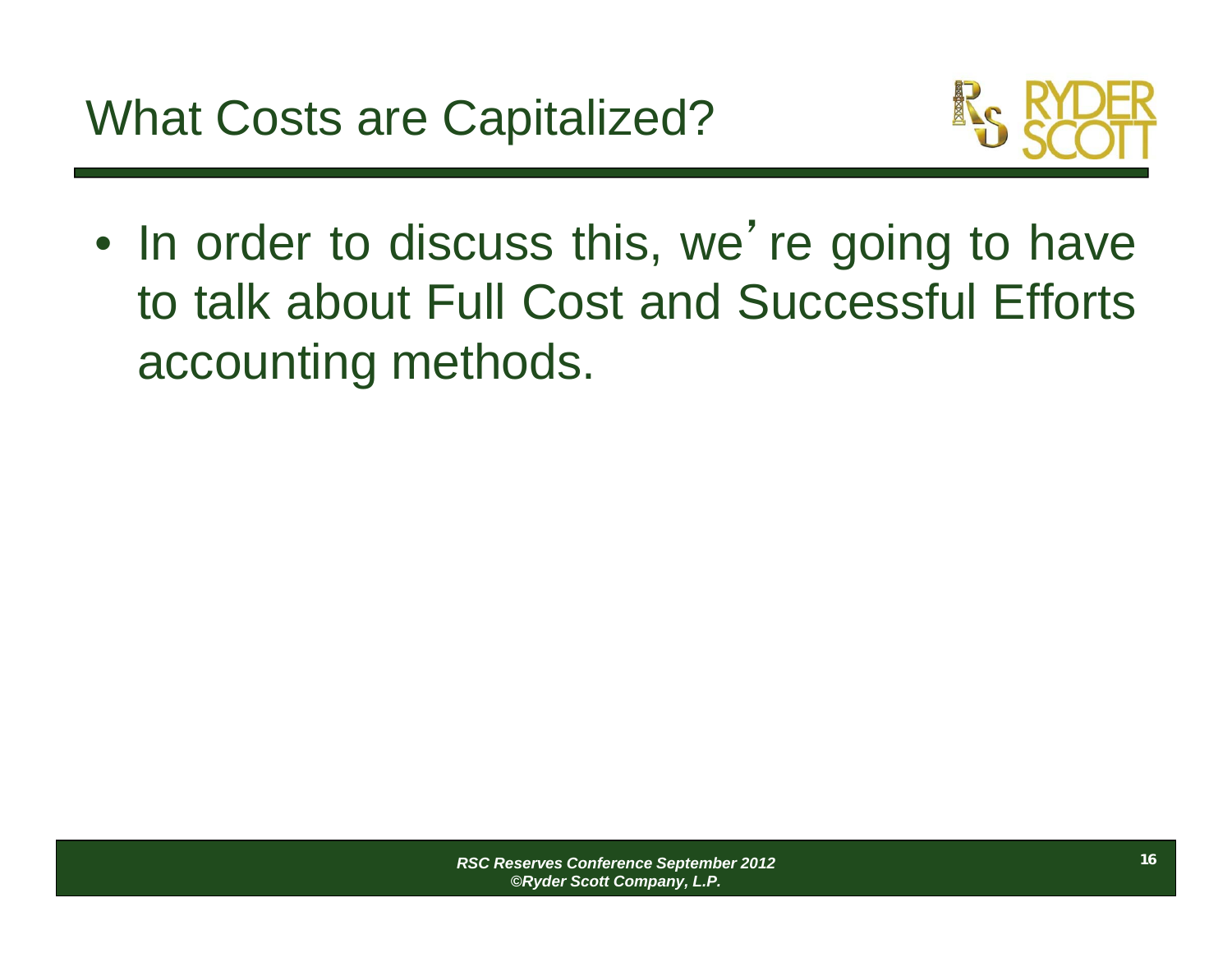

- There are two different ways of accounting for oil and gas operations.
- Companies choose to adopt either the Full Cost method or the Successful Efforts method to account for their oil and gas activity.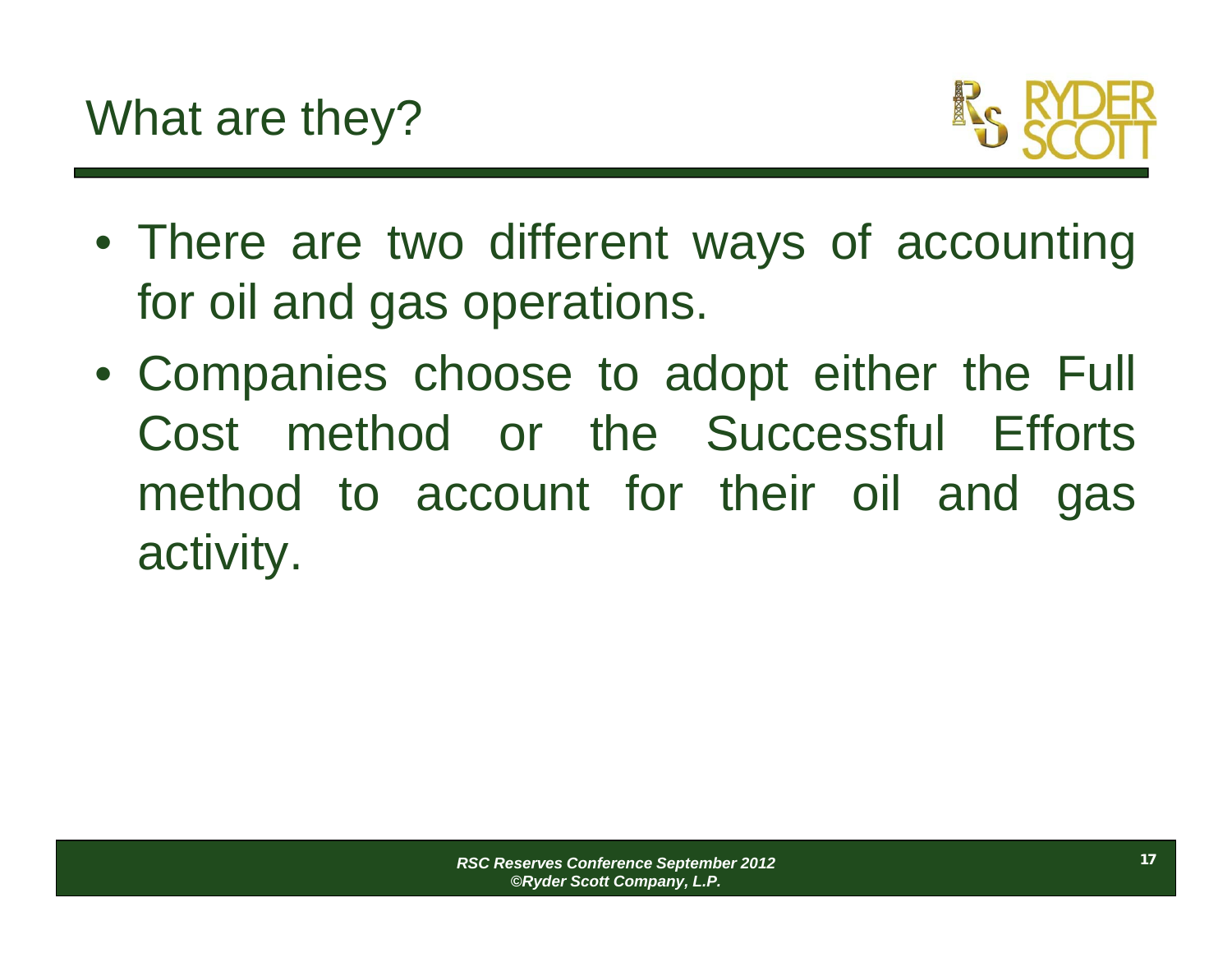

- All of the costs related to exploration and development drilling, including any dry holes, are capitalized into <sup>a</sup> Full Cost Pool.
- Also included are lease rentals, geologic studies, and any administrative overhead directly related to the exploration, development, or acquisition of the properties.
- $\bullet$ A full cost pool covers all of the activity in <sup>a</sup> single country.
- The rationale is that all of the costs that the company spends, even those spent on dry holes, are <sup>a</sup> necessary part of the oil business.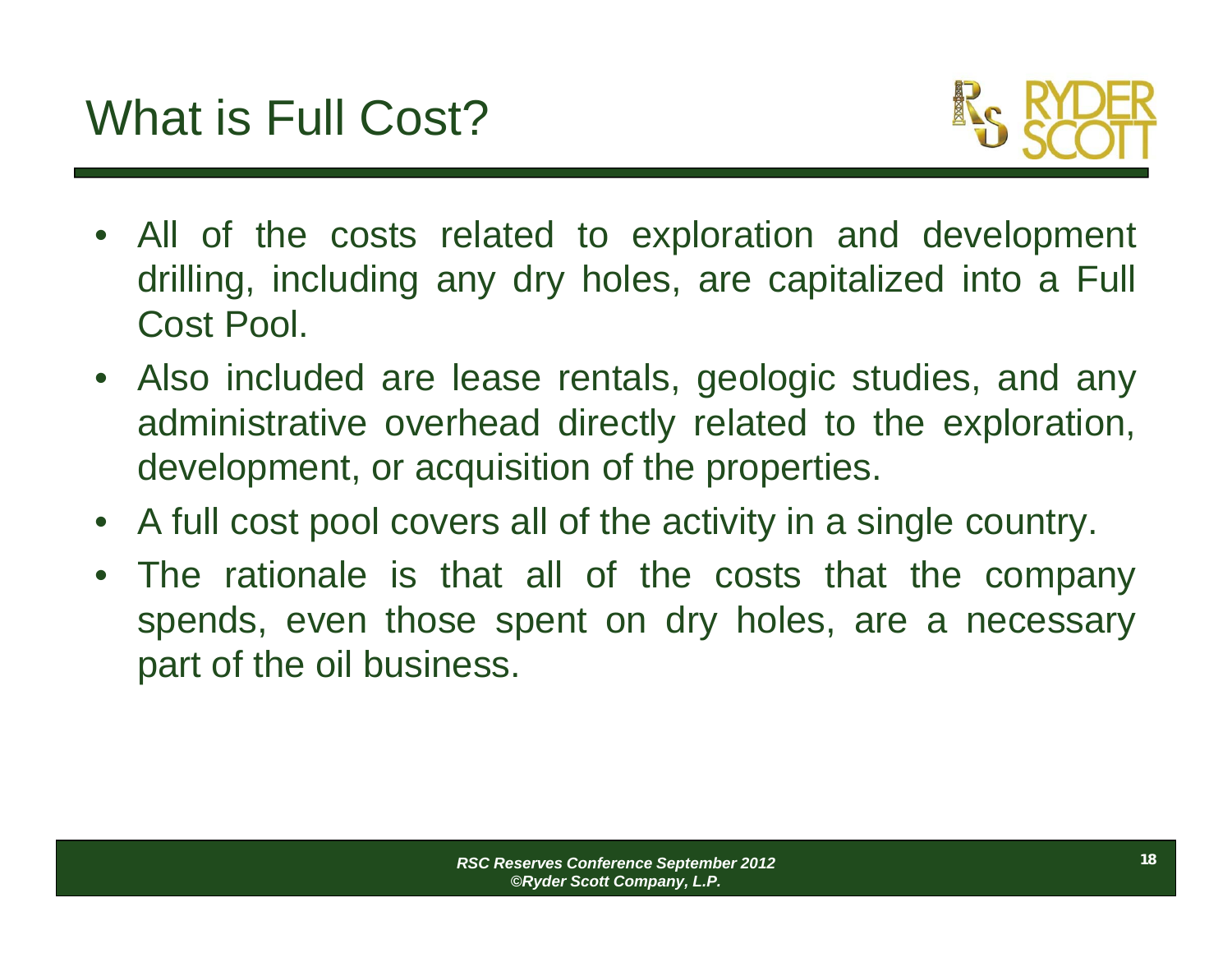

- Because of the size of the full cost pool relative to any single well, the impact of <sup>a</sup> new well, either successful or dry, should not have <sup>a</sup> material impact on the company'<sup>s</sup> financial results.
- Full cost companies should have more stable financial results.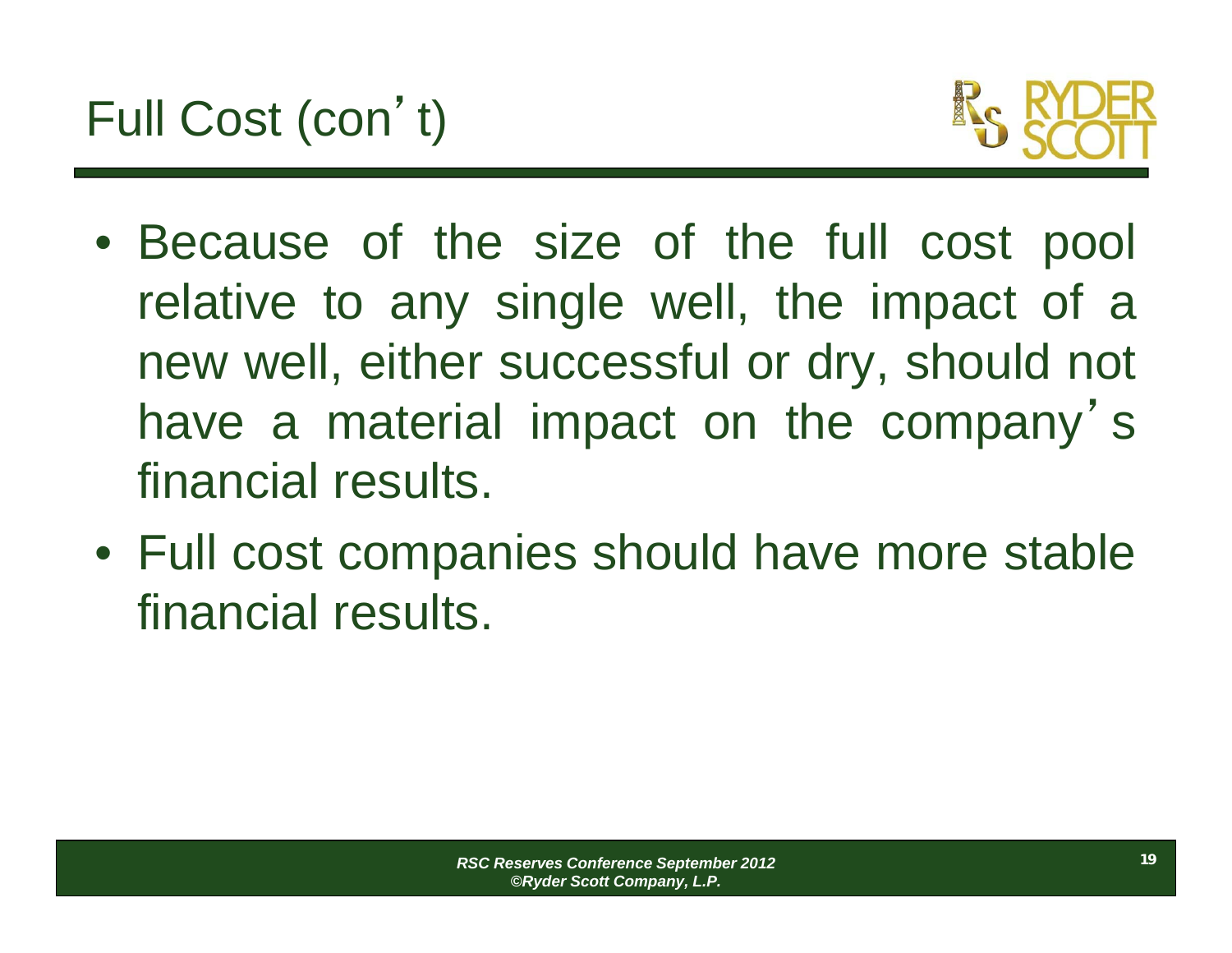

- The cost pool is limited to <sup>a</sup> single property or group of properties related by <sup>a</sup> common geologic or stratigraphic feature.
- Exploratory dry holes are expensed.
- Successful wells are capitalized.
- Development dry holes are capitalized.
- Geologic evaluation costs are expensed.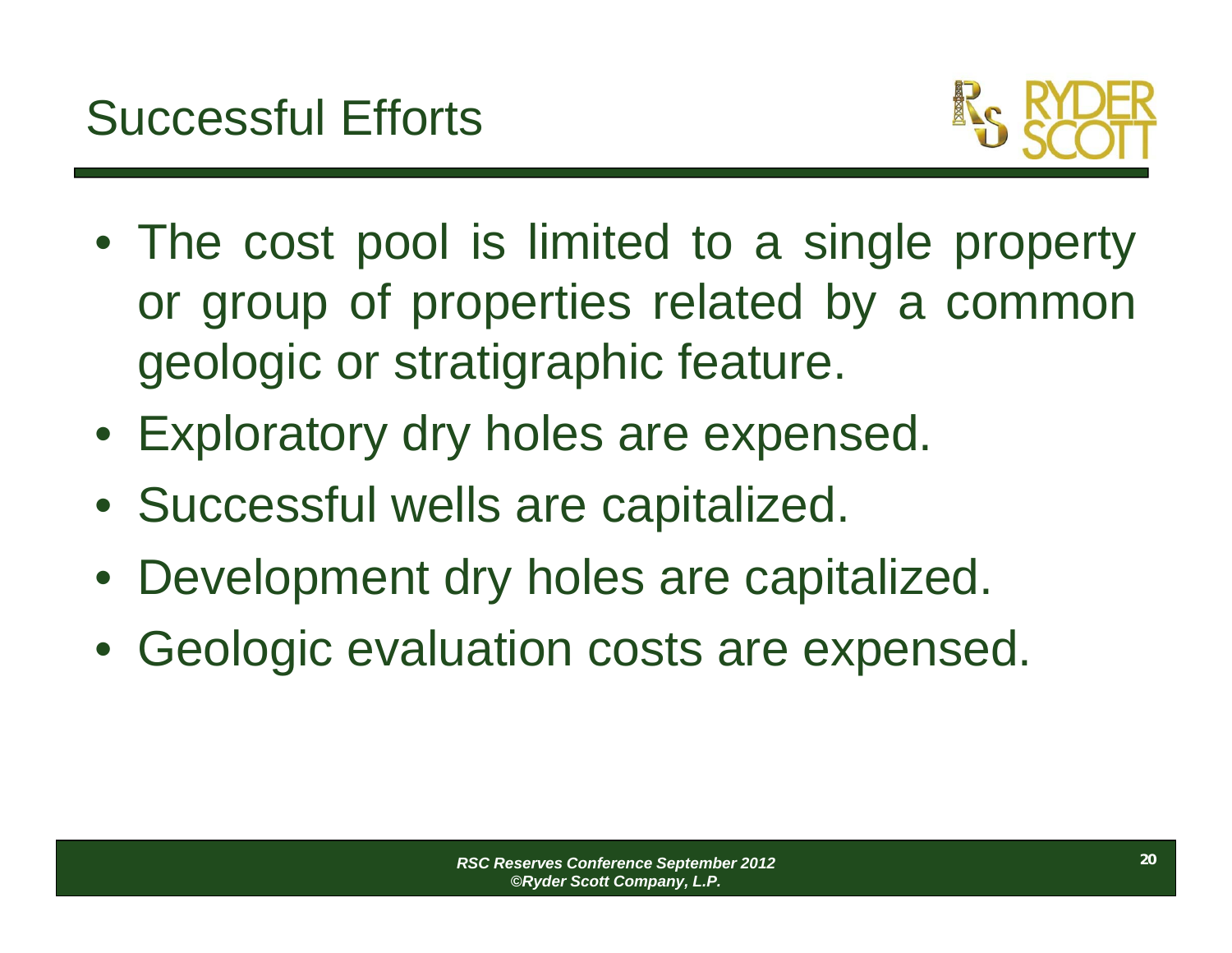

• Under successful efforts, the impact of <sup>a</sup> significant discovery (or dry hole) should be more immediately reflected in the financial results.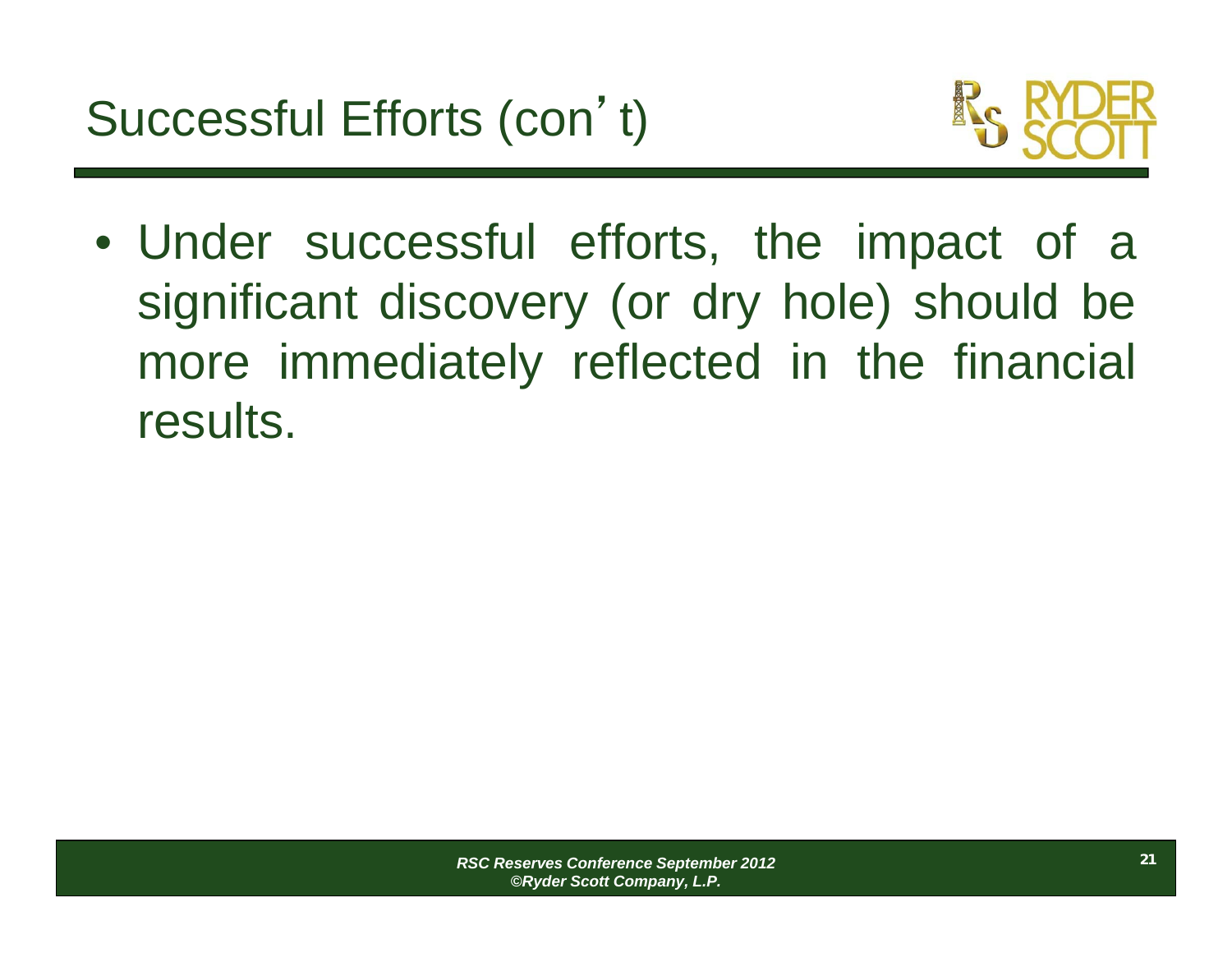Full Cost versus Successful Efforts



- Smaller companies tend to prefer full cost for the stable financial results.
- Smaller companies tend to switch to successful efforts as they grow.
- Larger companies tend to prefer successful efforts.
- Very few instances of companies switching from successful efforts to full cost.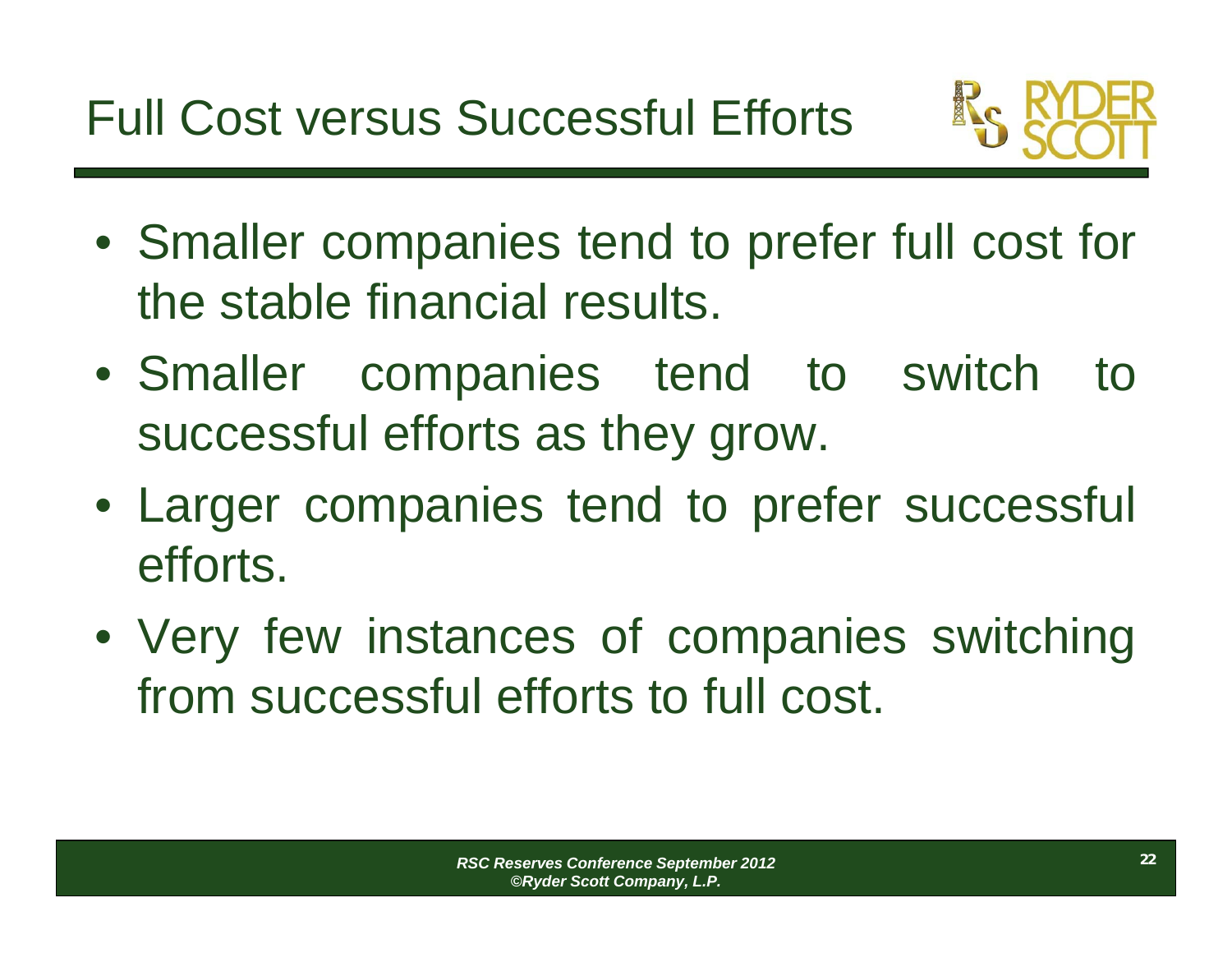

- So what gets capitalized depends on whether the company is full cost or successful efforts.
- The capitalized amounts are additions to the book value.
- But we said that the book value has to beadjusted for production. How do we do that?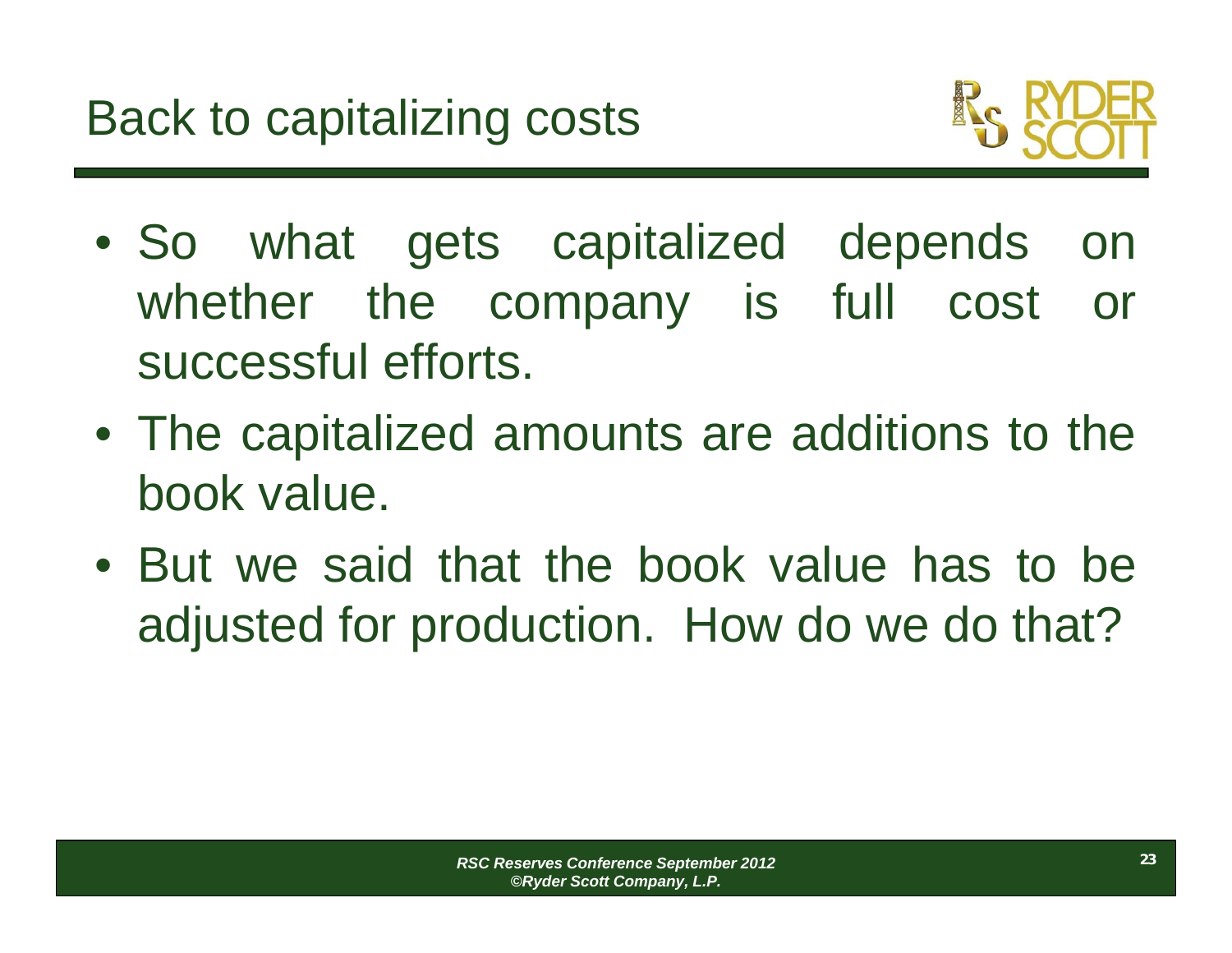

- Up to now we have discussed how book value is created or increased, and how it becomes <sup>a</sup> long term asset on the balance sheet.
- The process by which the book value is adjusted to reflect the removal of some portion of the reserves through production, and the usage of the necessary equipment, is called Depreciation, Depletion, and Amortization.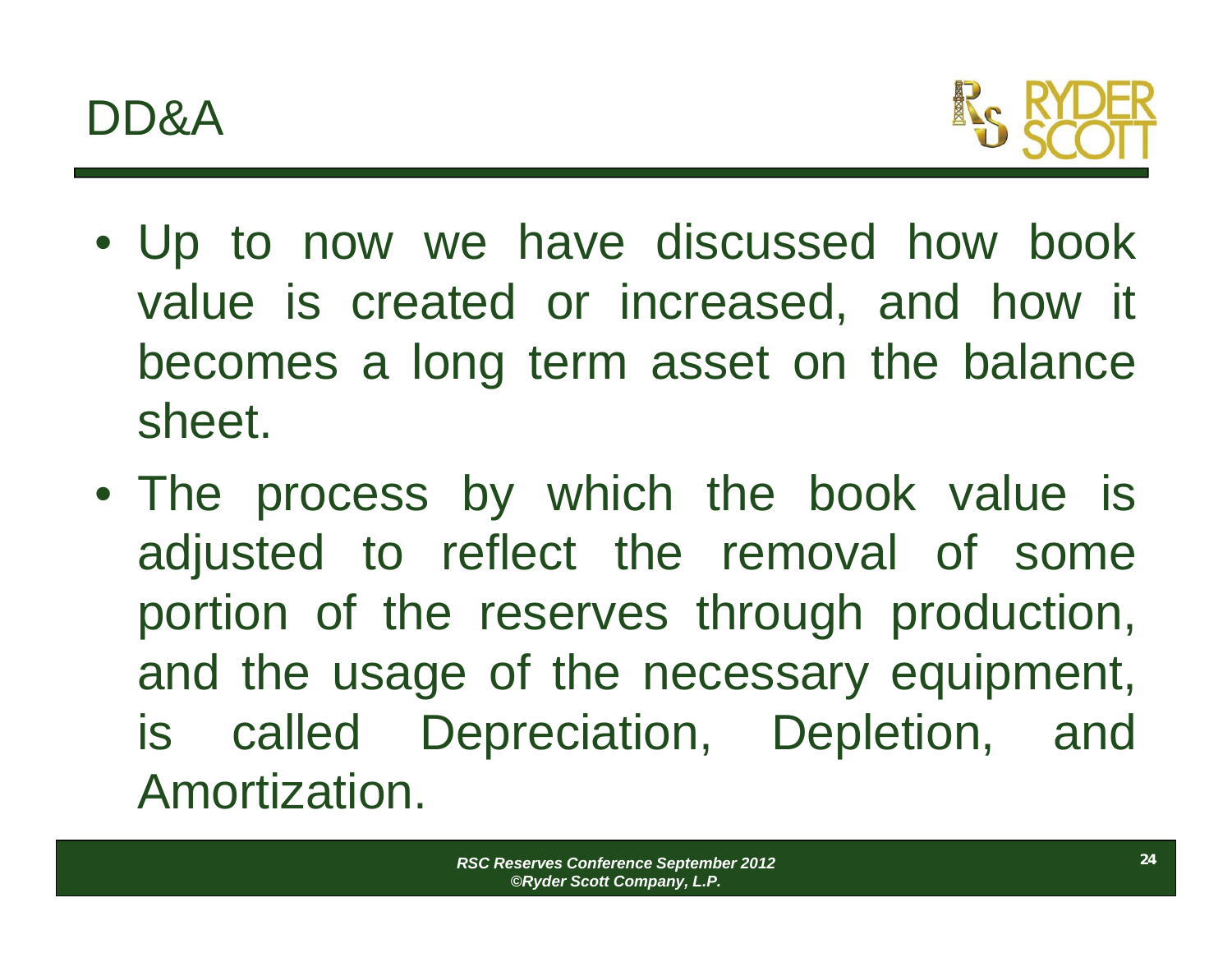

- Depreciation is the reduction to the book value of the equipment as it is used up / wears out.
- Depletion is the reduction of the book value of the mineral assets as they are removed from the reservoir.
- Amortization is the process of making these adjustments over time.
- DD&A is a "non-cash" item.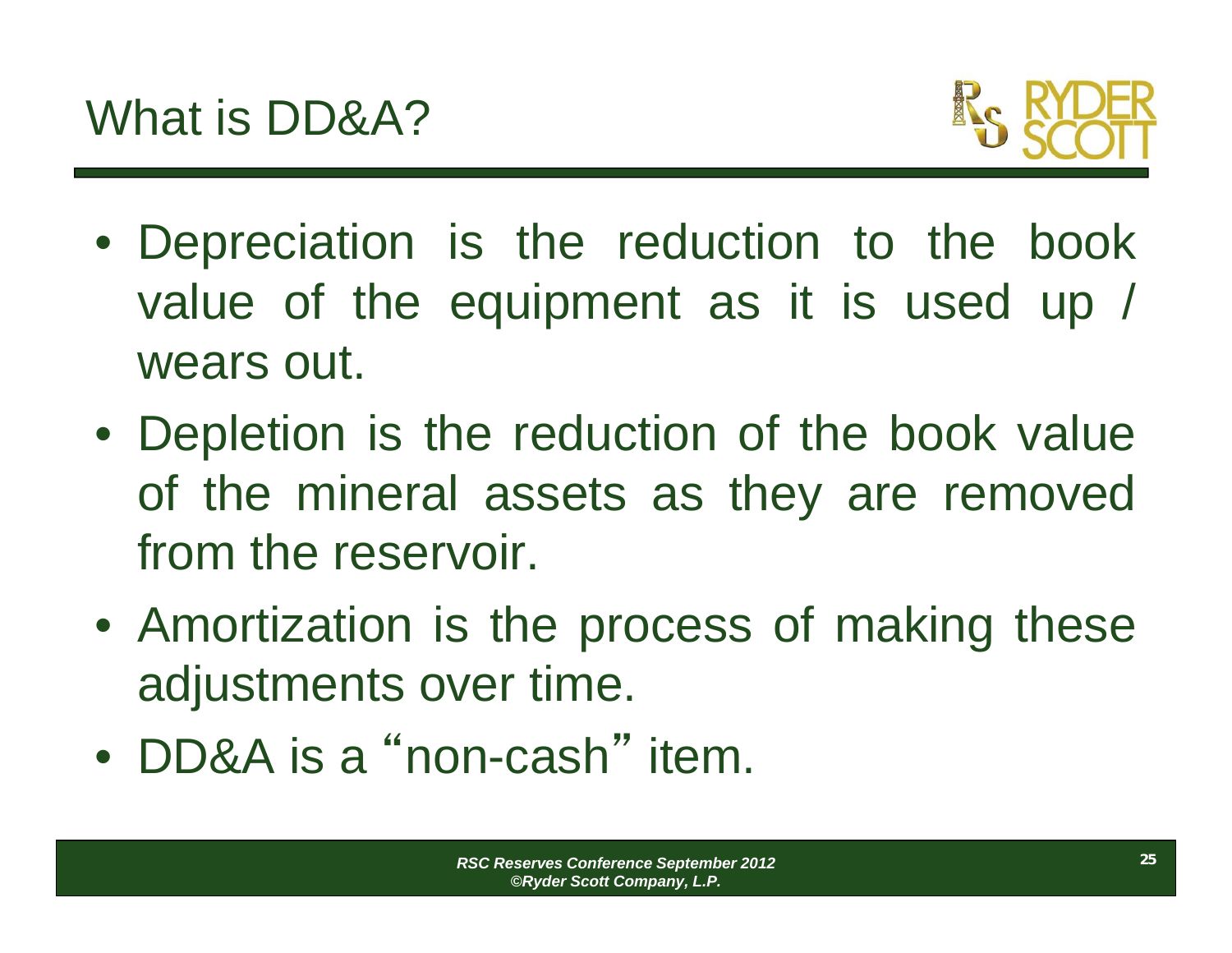

- In order to adjust the book value, the accountants calculate the Depletion Rate.
- Depletion Rate <sup>=</sup> Book Value / Reserves
- Then, Annual DD&A <sup>=</sup> Depletion Rate \* Annual Production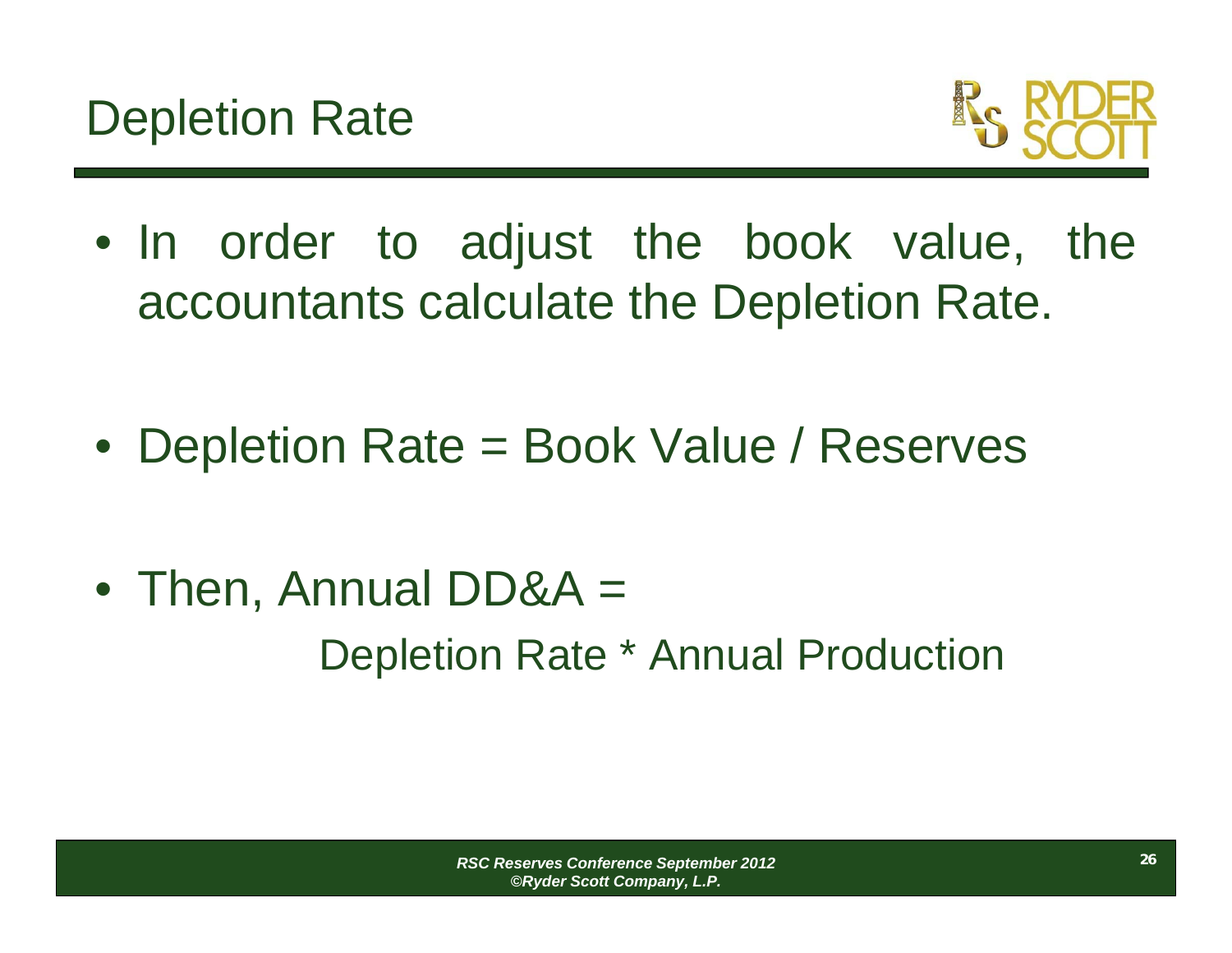

- For <sup>a</sup> full cost company:
	- Total proved reserves both developed and undeveloped.
	- $\mathcal{L}_{\mathcal{A}}$  , the state of the state of the state  $\mathcal{L}_{\mathcal{A}}$  Since undeveloped reserves are used, it is important that the capital estimated to develop those reserves be included also.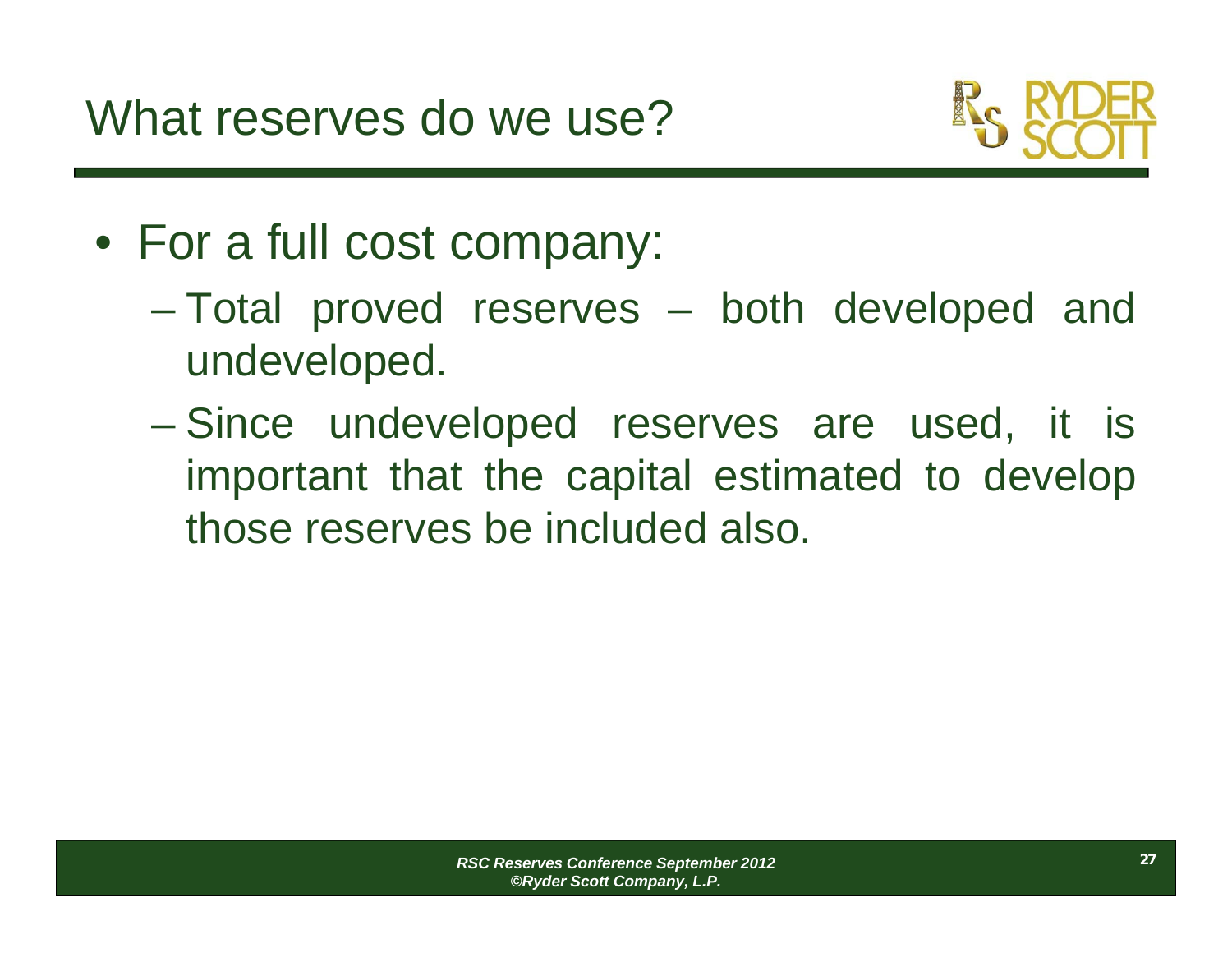

- For <sup>a</sup> successful efforts company:
	- Reserves and equipment are amortized over the life of the proved developed reserves
	- $\mathcal{L}_{\mathcal{A}}$  , the state of the state of the state  $\mathcal{L}_{\mathcal{A}}$  Proved property acquisition costs are amortized over the life of the total proved reserves
	- – Under UK or International Generally Accepted Accounting Principles, companies can elect to include probable reserves also.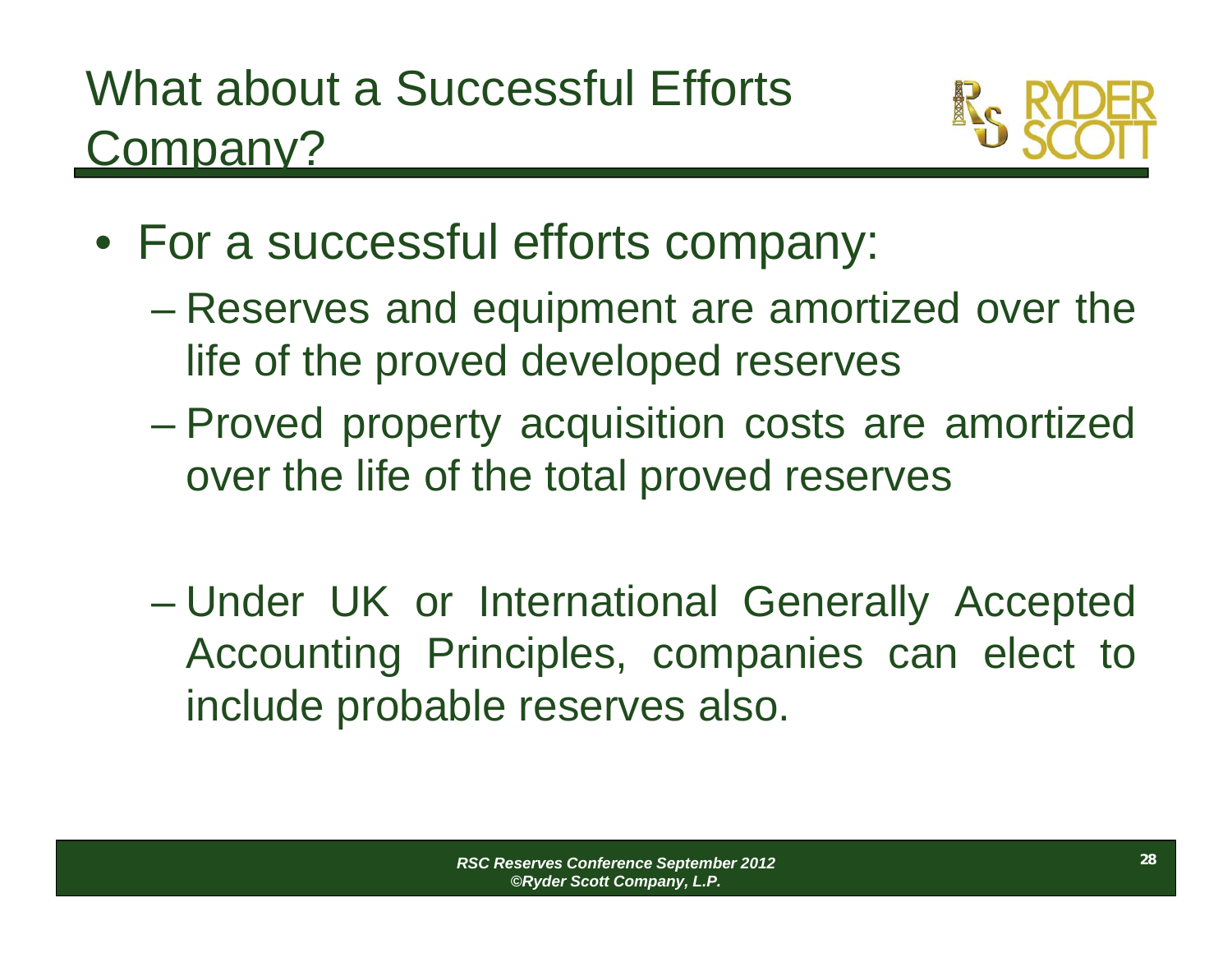

- Barrel-Oil-Equivalence (BOE) or MCF-Gas-Equivalence (MCFGE) are typically used, and the equivalence can be based on:
	- Volumes MCF to barrels
	- Energy MMBTU
	- Price current prices received during the year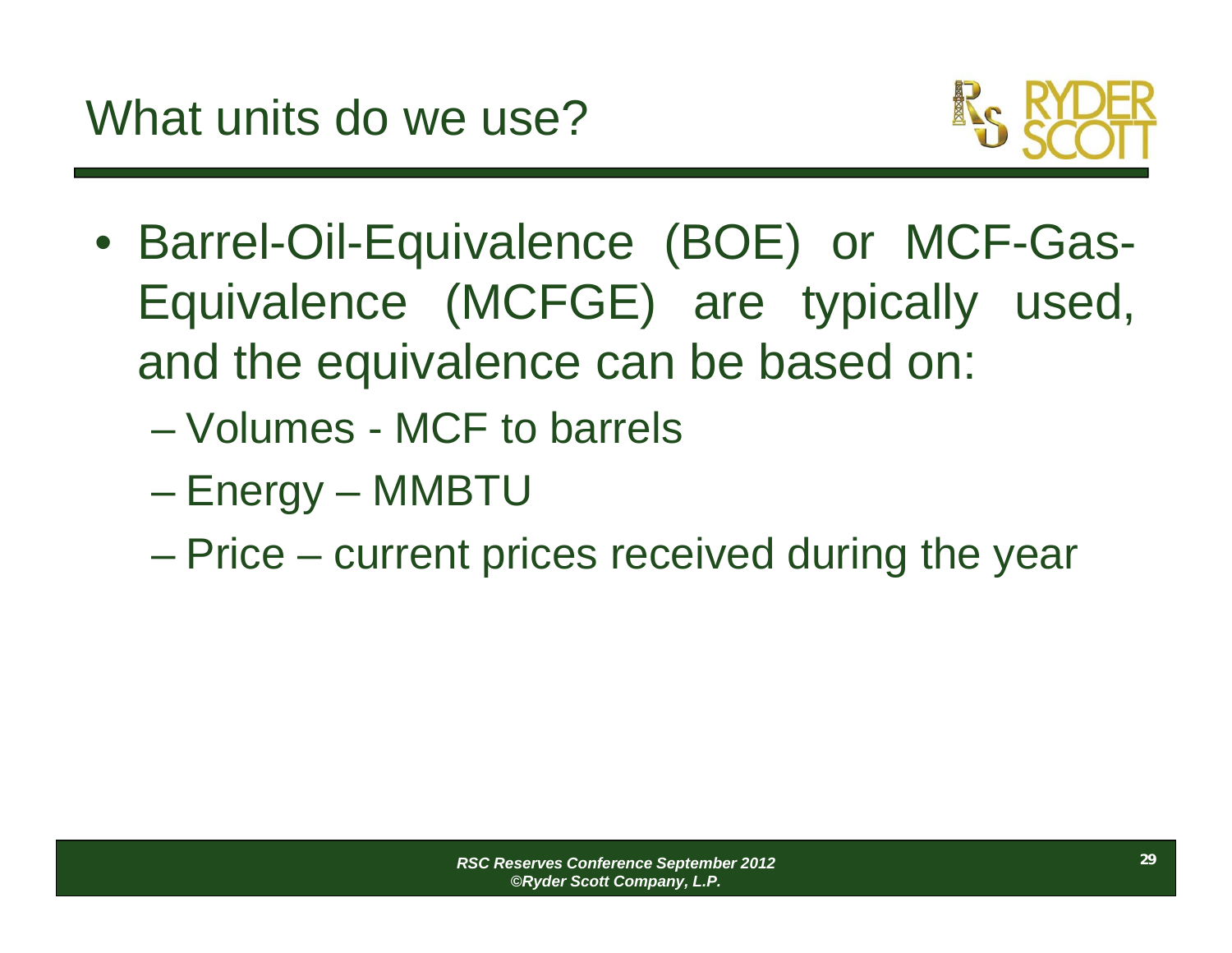

- One of the basic tenets of accounting is that the book value is the lesser of actual capitalized costs less deductions, or current value.
	- $\mathcal{L}_{\mathcal{A}}$  , the state of the state of the state  $\mathcal{L}_{\mathcal{A}}$  If the reserve report shows that the value is less than the net book value, the property is "impaired" and <sup>a</sup> write down may be necessary.
	- The impairment process is different between full cost and successful efforts.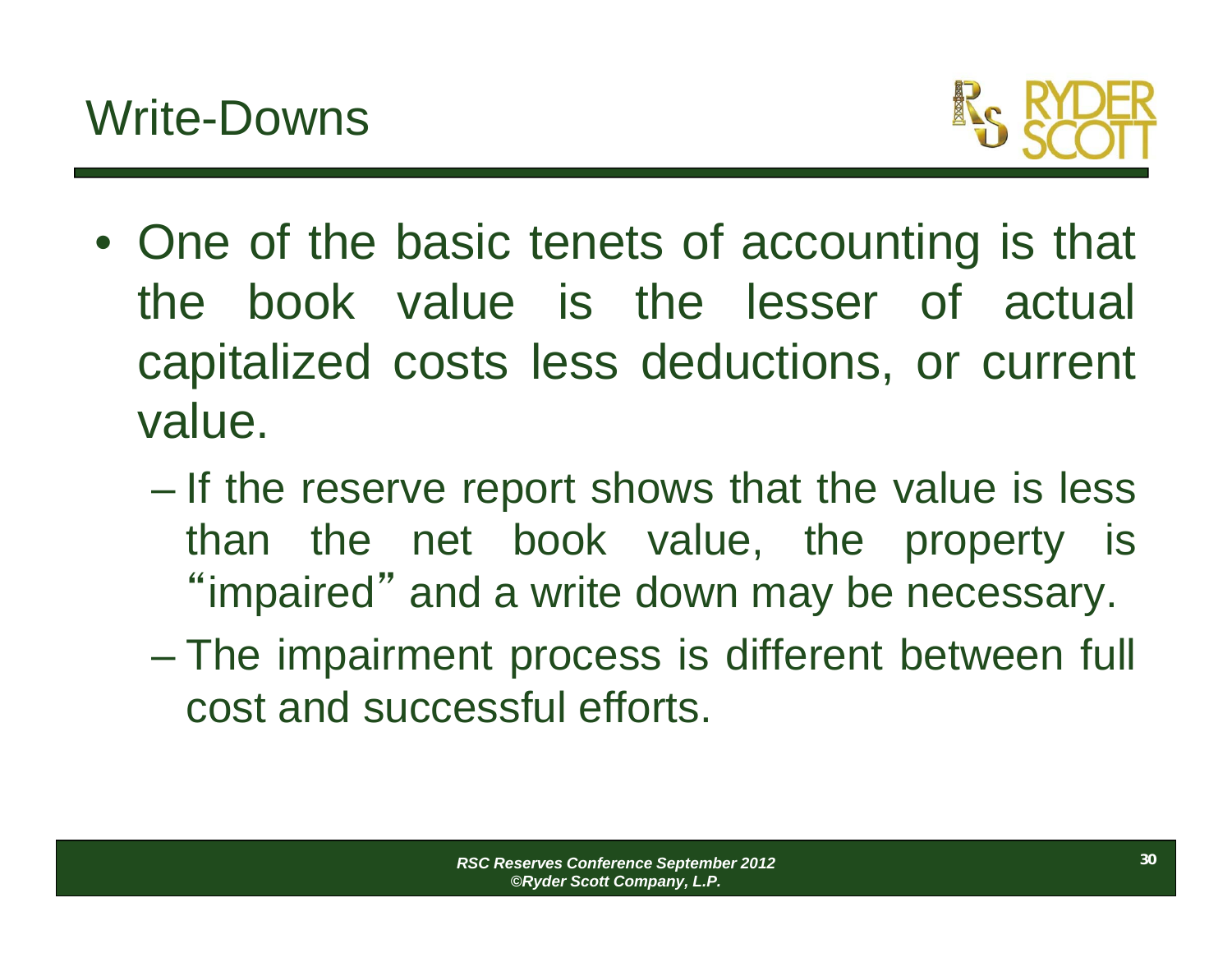

- The discounted present value in the reserve report is compared to the net book value (full cost pool).
- If the net book value is higher, it is written down to the discounted present value.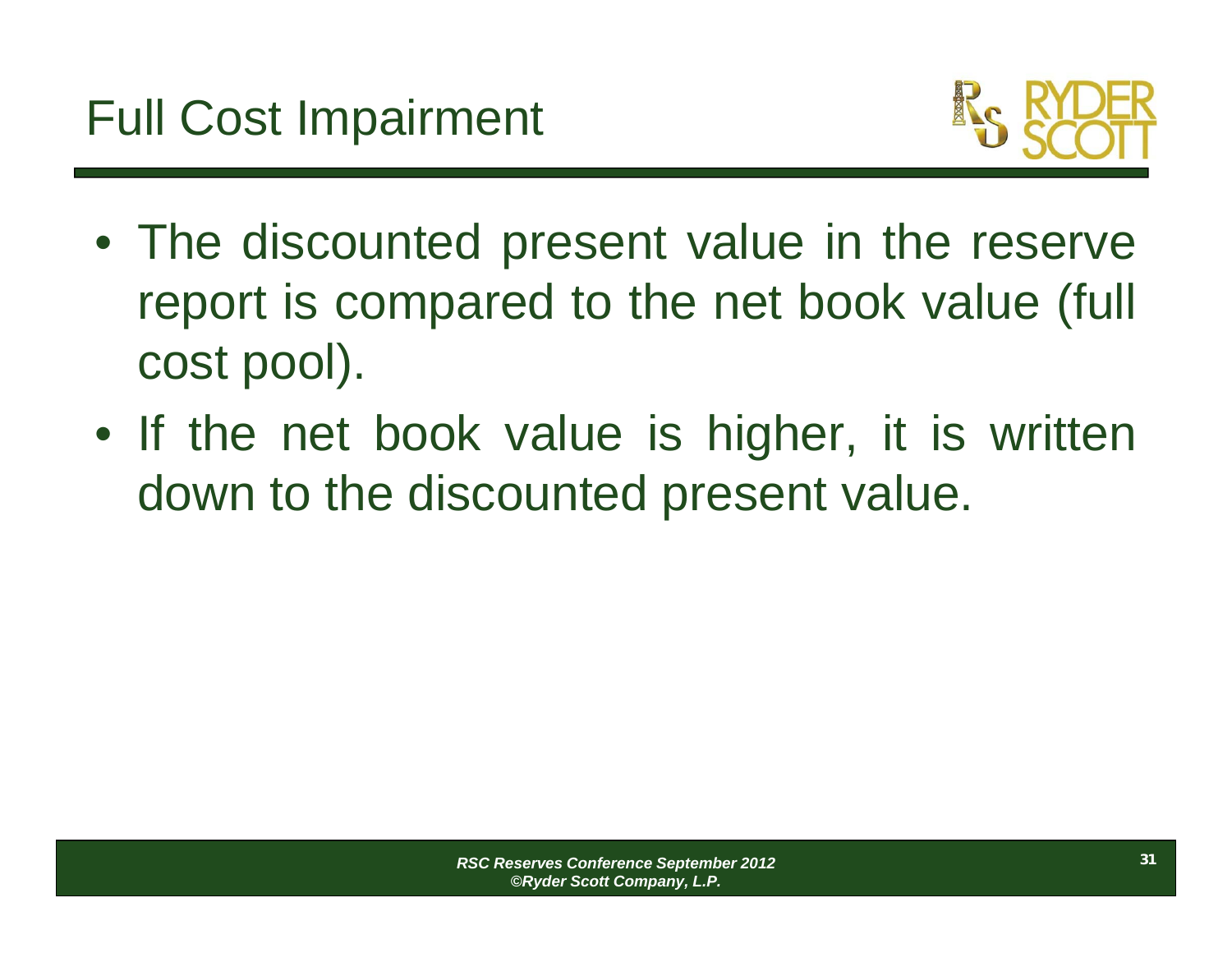

- The net book value is compared to the reserve report as in full cost, but adjustments can be made:
	- – Expected future price and cost changes can be considered;
	- An appropriate discount rate can be used
	- $\mathcal{L}_{\mathcal{A}}$  Certain adjustments can be made for income taxes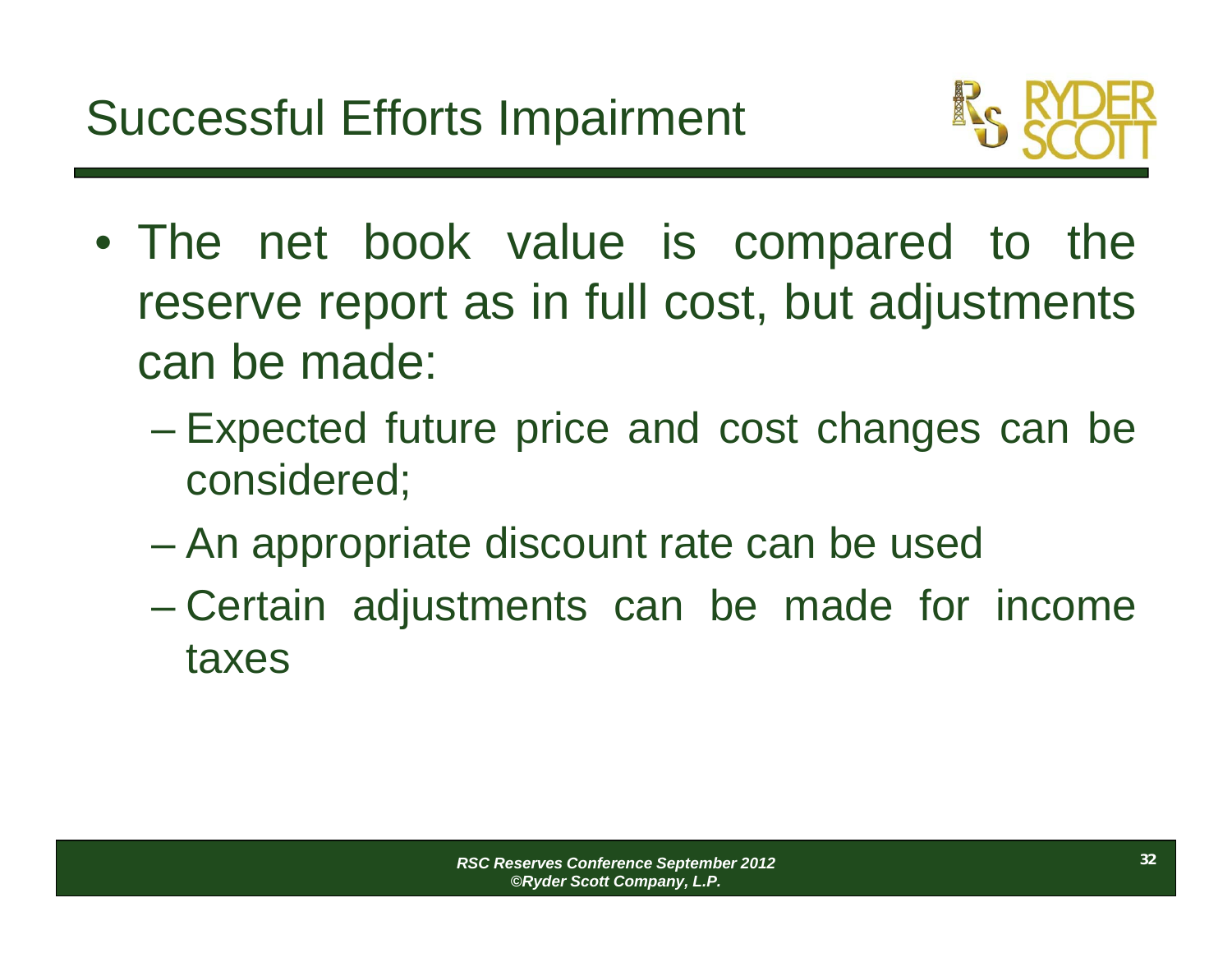

- Capitalized workovers should result in additional proved reserves:
	- $\mathcal{L}_{\mathcal{A}}$ A recompletion
	- A sidetrack to a new zone
	- $\mathcal{L}_{\mathcal{A}}$ A deepening to <sup>a</sup> new zone
- For <sup>a</sup> successful efforts company, an unsuccessful workover might be expensed if it was exploratory in nature.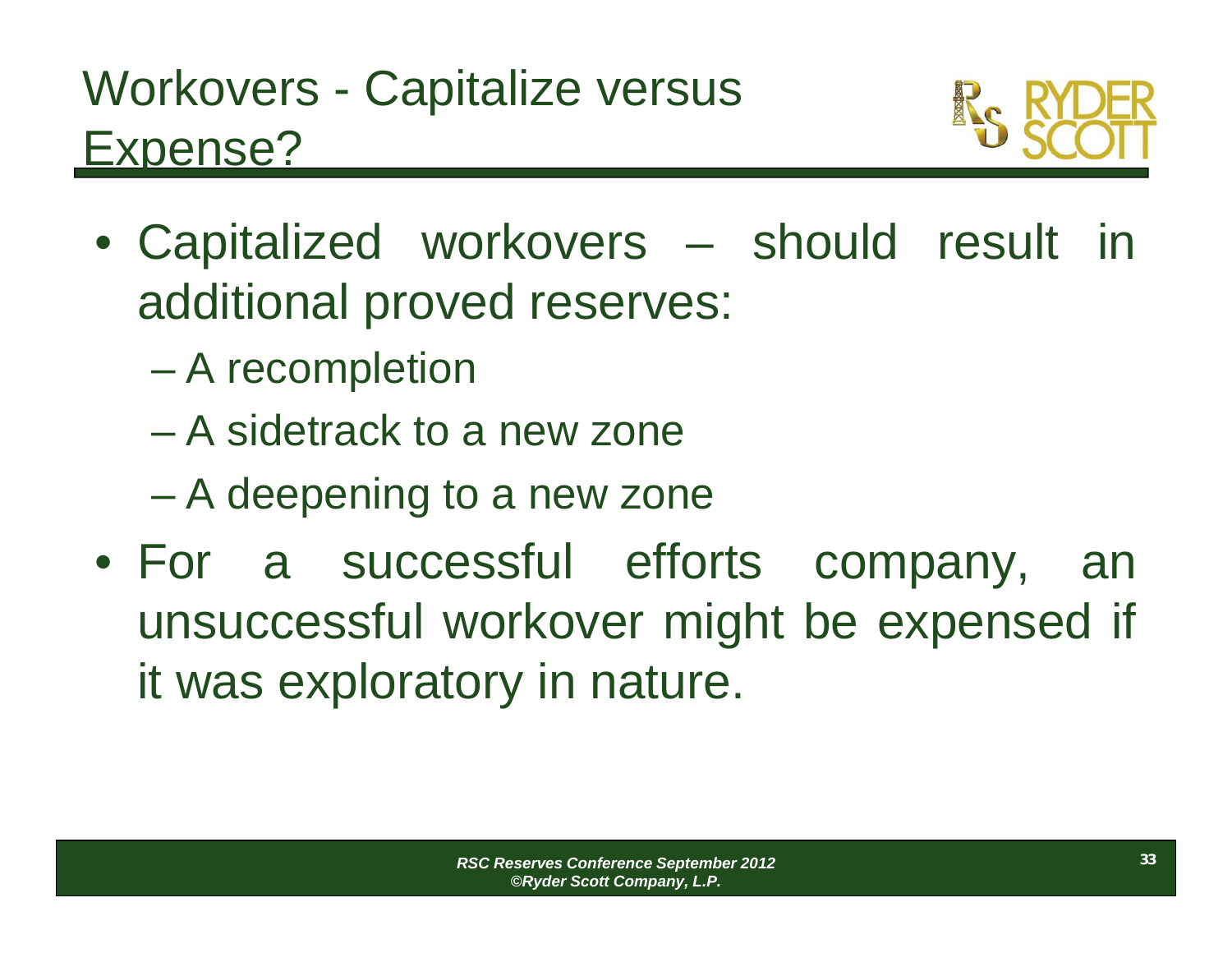

- A workover to stimulate or restore production from <sup>a</sup> currently completed zone would be expensed.
- A successful expensed workover can result in an increase in the reserve booking for that completion.
- Does the reserve booking increase mean "additional reserves " were found, meaning that the workover should be capitalized?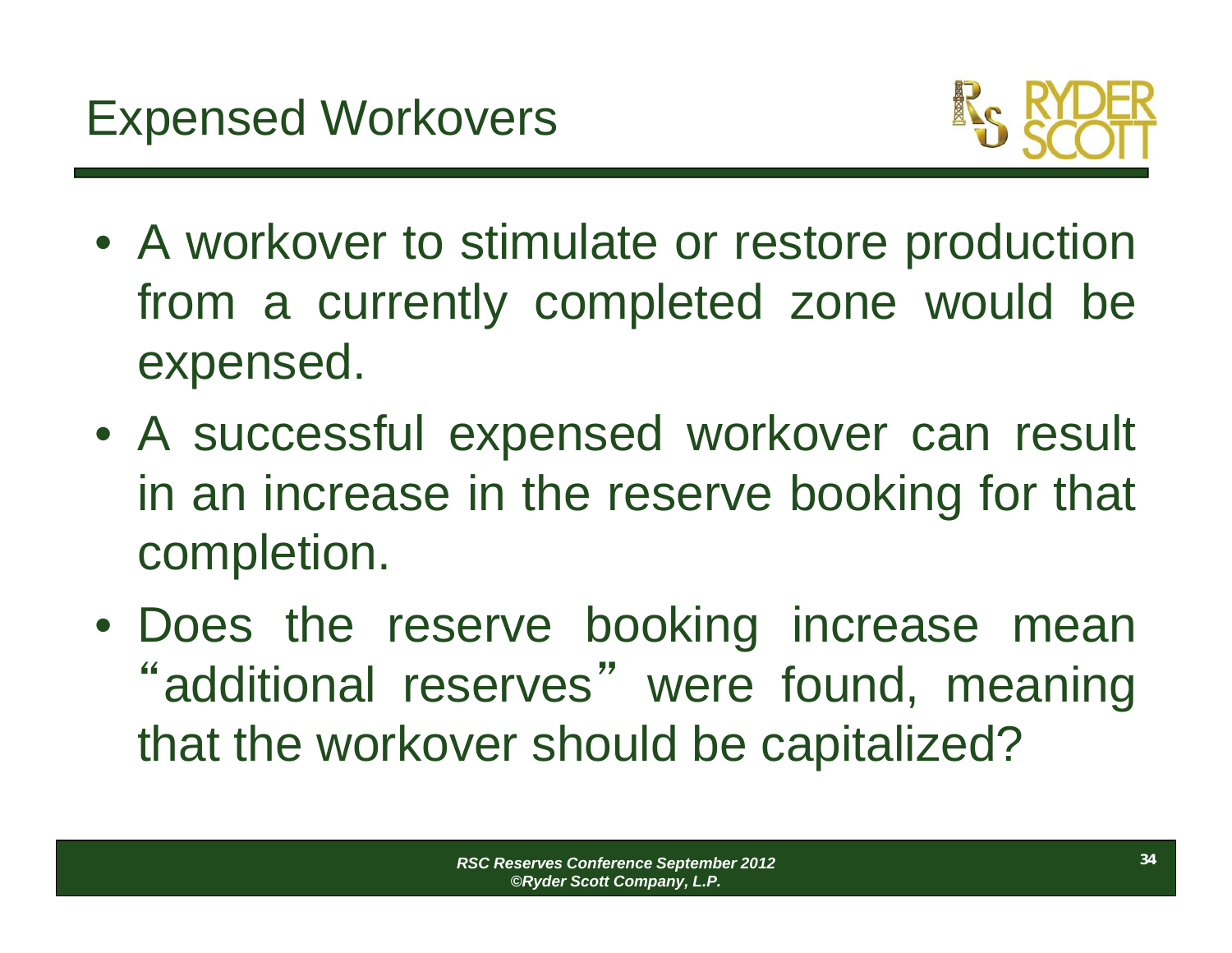

- The accounting texts refer to " additional reserves" – not "booked reserves".
- The nature of the expenditure is to develop proved reserves, therefore it is capitalized.
- Whether the reserves were recognized and booked as such before the workover doesnot change the nature of the expenditure.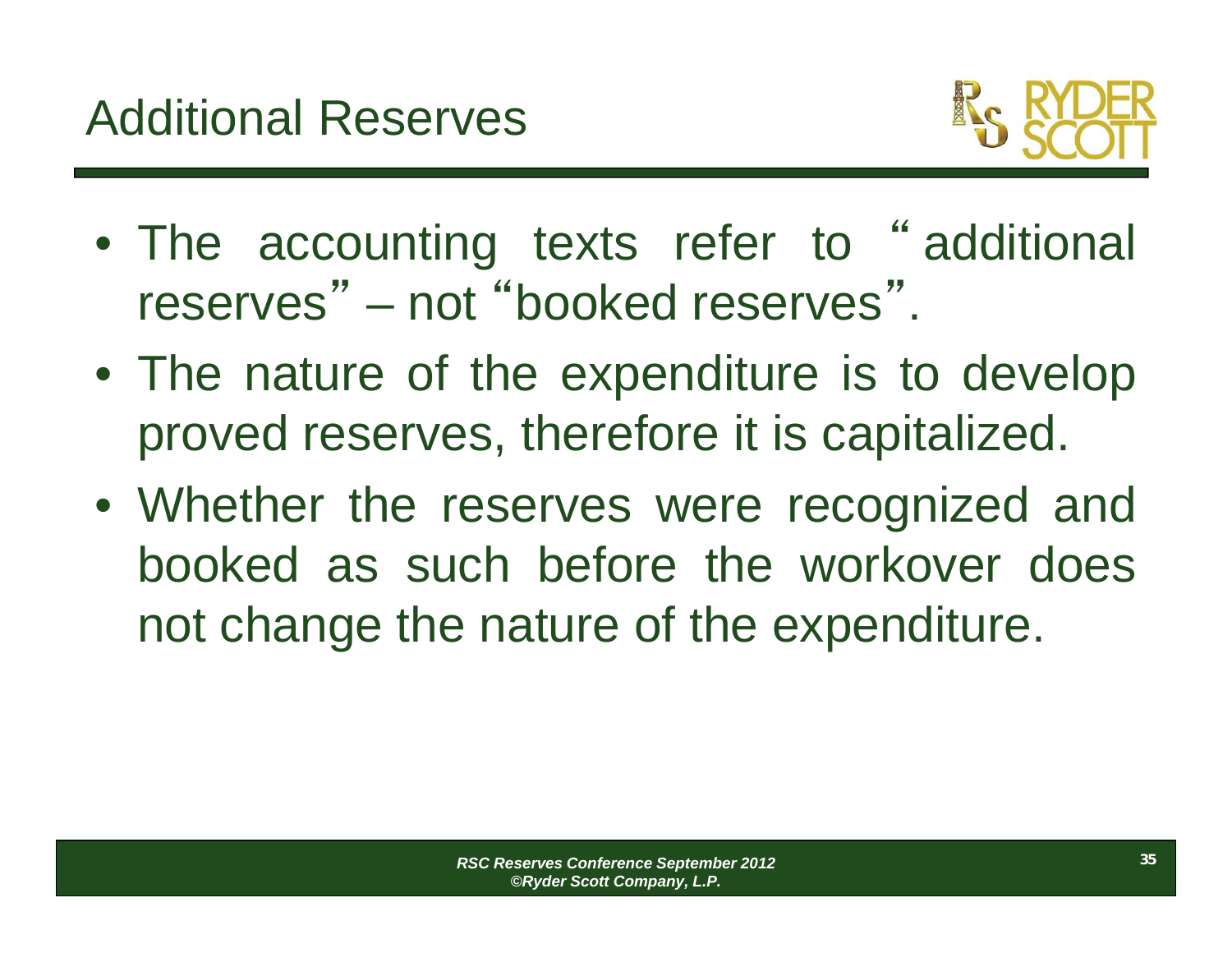

- Owners of royalties or overriding royalties often do not have the necessary data to perform rigorous depletion calculations
- For full cost companies, the properties would be added to the cost pool.
- For successful efforts, alternative methods such as aggregation into <sup>a</sup> single entity and straight line DD&A is permissible.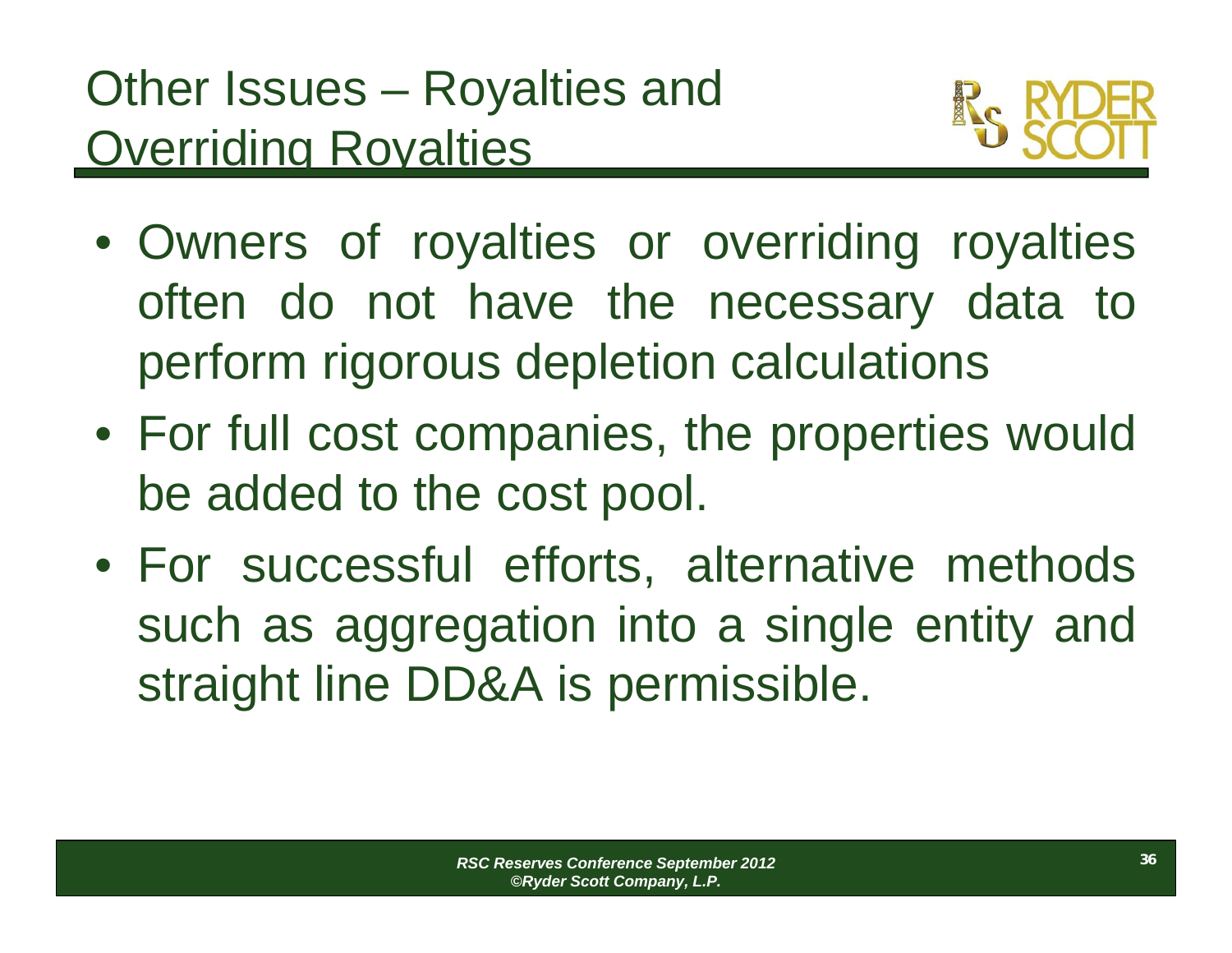

- Discussions on depletion usually involve <sup>a</sup> question on Statutory Depletion
	- $\mathcal{L}_{\mathcal{A}}$ Statutory Depletion (sometimes called Percentage Depletion or Depletion Allowance) is <sup>a</sup> method of determining the DD&A deduction for federal income tax purposes.
	- – Permissible for royalties, overrides, and small investors in situations where there is insufficient information or impractical to perform DD&A calculations.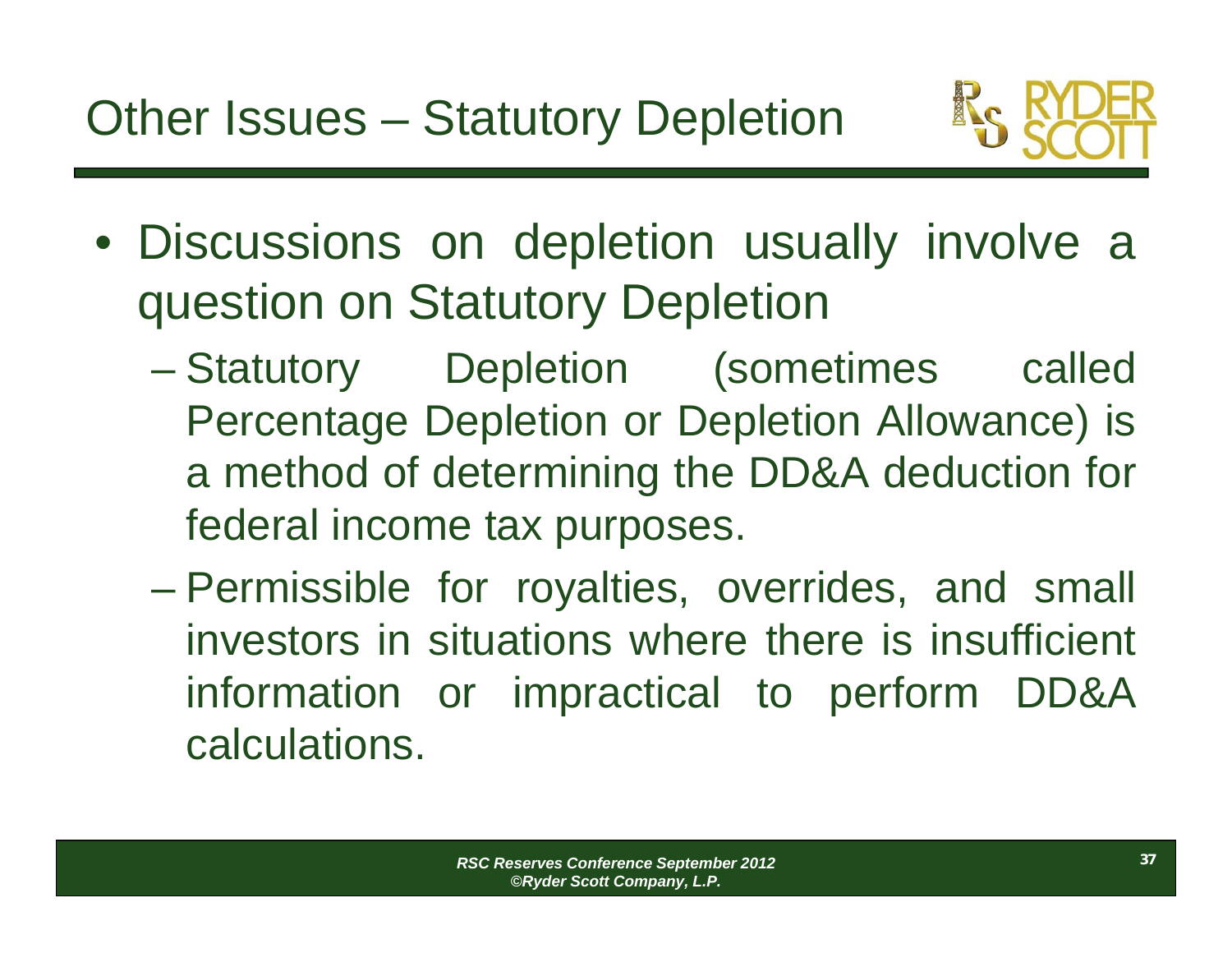

- Reserve volumes directly impact the depletion rate.
- Higher reserve volumes translates to <sup>a</sup> lower depletion rate, which yields higher net income.
- Proved undeveloped reserves are just as important to <sup>a</sup> full cost company as developed reserves.
- Since proved undeveloped reserves are only considered in the depletion of the leasehold for <sup>a</sup> successful efforts company, their impact is diluted.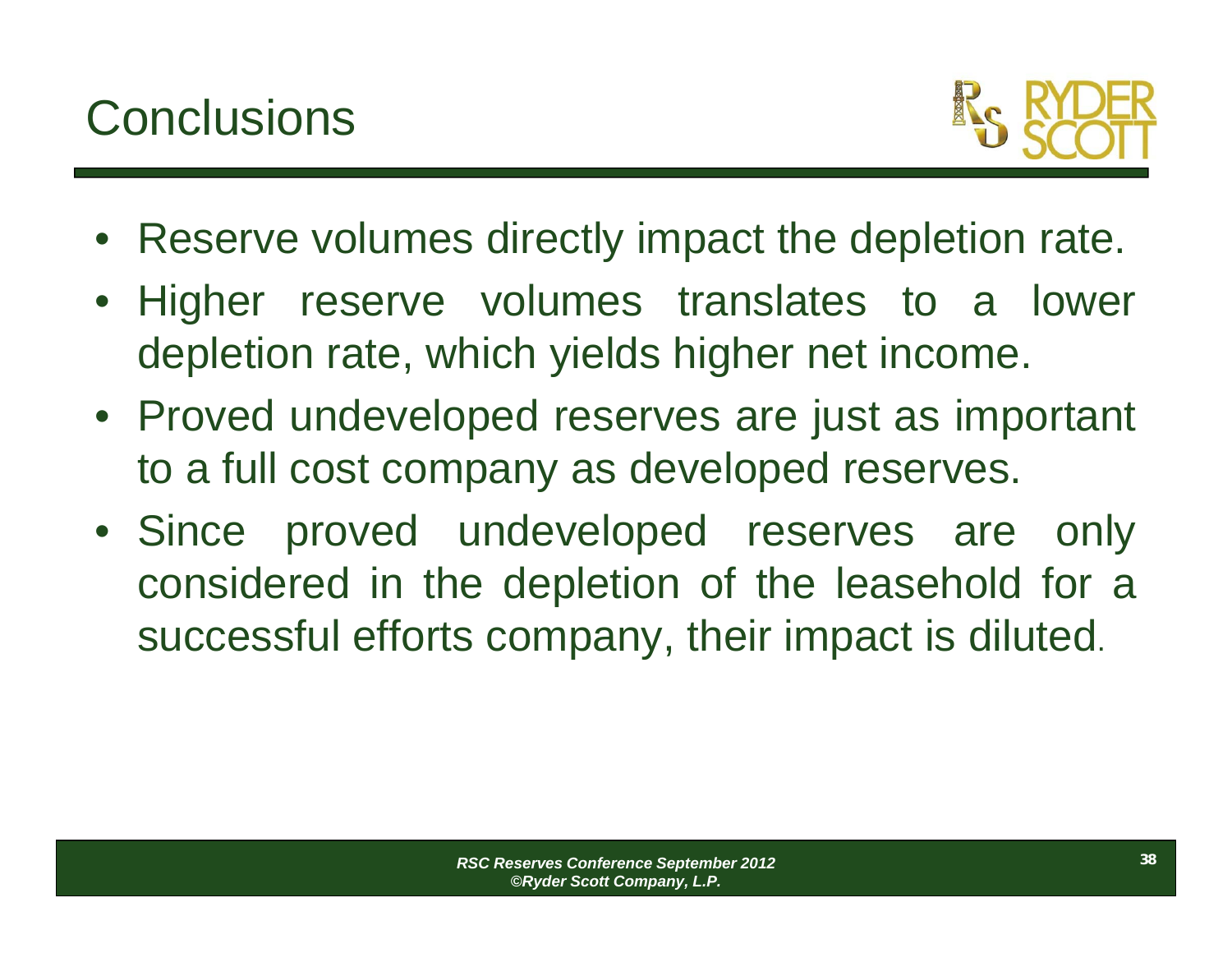

• The ability to book more proved undeveloped reserves under the new SEC regulations, along with the opportunity to recognize large proved undeveloped reserves in resource plays, means that undeveloped reserves have more opportunity to impact <sup>a</sup> company 's financial results.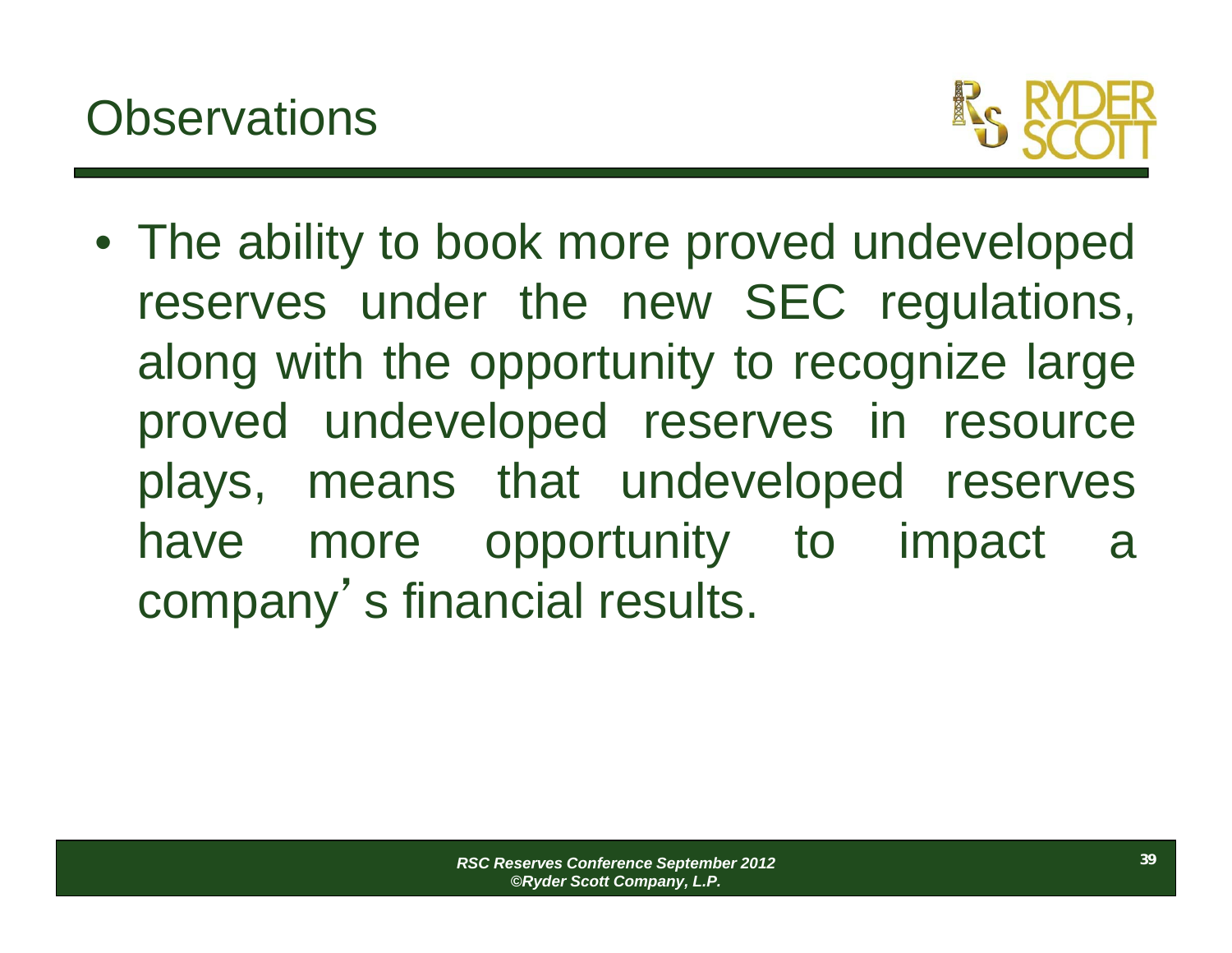

- The DD&A process entails two variables Capitalized costs and reserves.
- Capitalized costs are objective the accountants can easily add up the costs.
- Reserves are subjective. Engineers need to be mindful that their work directly impacts the company '<sup>s</sup> financial reporting.